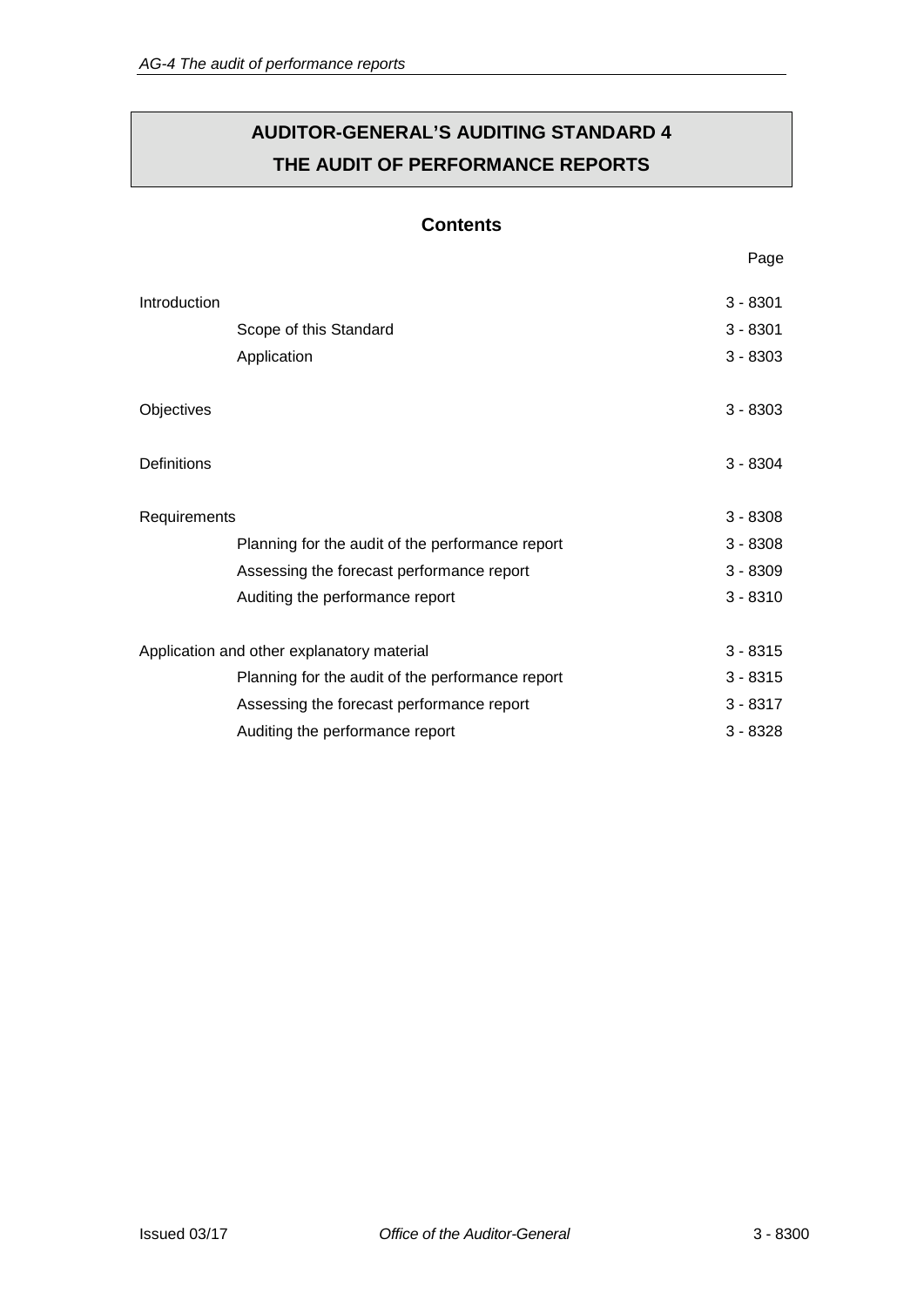## **Introduction**

## **Scope of this Standard**

- 1. This Auditor-General's Auditing Standard establishes the Auditor-General's requirements for when an Appointed Auditor is expressing an opinion on a performance report where a public entity is required to, or elects to, prepare performance information and have it audited.
- 2. Performance reports are normally prepared in conjunction with financial statements and, when presented with other information, where relevant, they constitute a general purpose financial report (see figure 1 below). The objective of a general purpose financial report is to convey a coherent picture about a public entity's performance and position.



3. It is common for performance information to be included in a public entity's general purpose financial report<sup>1</sup> and be subject to audit as part of the annual audit. This set of information is usually intended to satisfy the public entity's statutory, regulatory, or

<sup>&</sup>lt;sup>1</sup> A general purpose financial report is often referred to as an annual report.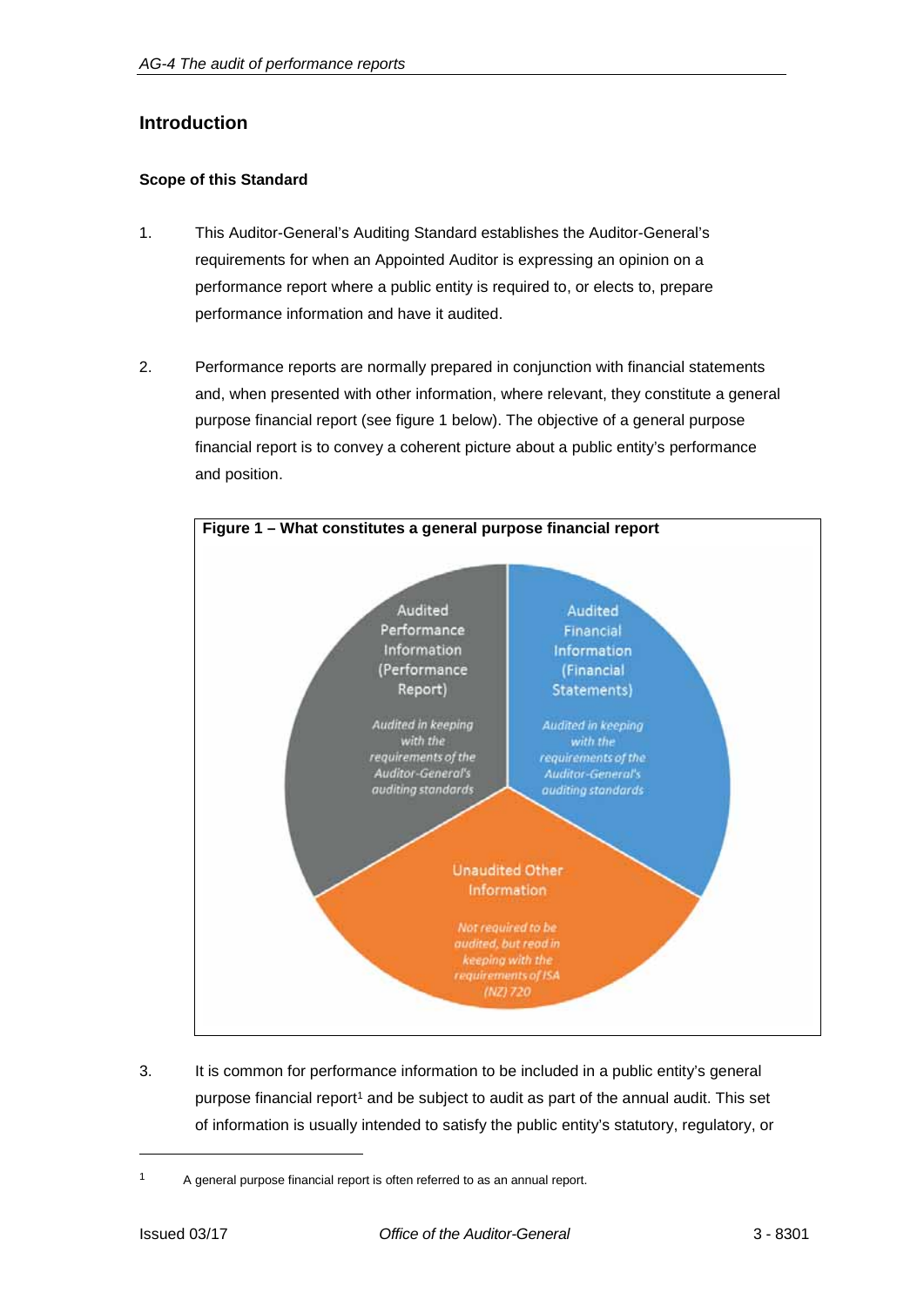other formal reporting requirements. This information is referred to in this Standard as the "performance report". However, it is not uncommon for public entities to include performance information within a general purpose financial report, but outside the "performance report" (that is, additional to the audited set of information specifically intended to satisfy the entity's formal reporting requirements). Performance information can also be located outside the general purpose financial report. Such information can, for example, be included within the general purpose financial report of another public entity or in some other publication and/or published form (for example, a stand-alone performance report or industry sector report, in hard copy format or on a website). Performance reports can also be activity based rather than focused on the performance of a single public entity.

- 4. To give effect to the requirements in this Standard, where performance information is published outside the public entity's performance report, the Appointed Auditor will need to clarify with the public entity whether any of that content is also intended to constitute part of the performance report (that is, the set of information intended to satisfy the public entity's statutory regulatory, or other formal reporting requirements), and be subject to audit.
- 5. A performance report can take many forms and have different areas of focus. For example, public entities that are designated as public benefit entities (PBEs) for financial reporting purposes are likely to focus on the services provided by the public entity, whereas entities that are not PBEs are likely to have more financially focused performance reporting.
- 6. Forecast performance information is generally prepared at, or near, the start of the public entity's reporting period(s) (and incorporated into a forecast performance report). Increasingly, public entities are planning for periods beyond a year and, as a result, performance information can cover multiple years. After the end of the relevant reporting period, performance information is prepared (and is usually incorporated into a performance report). In doing so, the public entity sets out at the start of the reporting period(s) the services and the levels of service it intends to deliver and/or what it is seeking to achieve, and then reports its actual service delivery and/or achievements following the completion of the reporting period. This reporting against the public entity's intentions as set at the start of the reporting period is important for accountability purposes.
- 7. This Standard requires Appointed Auditors to evaluate and conclude on several aspects of both the forecast performance report and the performance report. Although responsibility for issuing the audit opinion generally only relates to the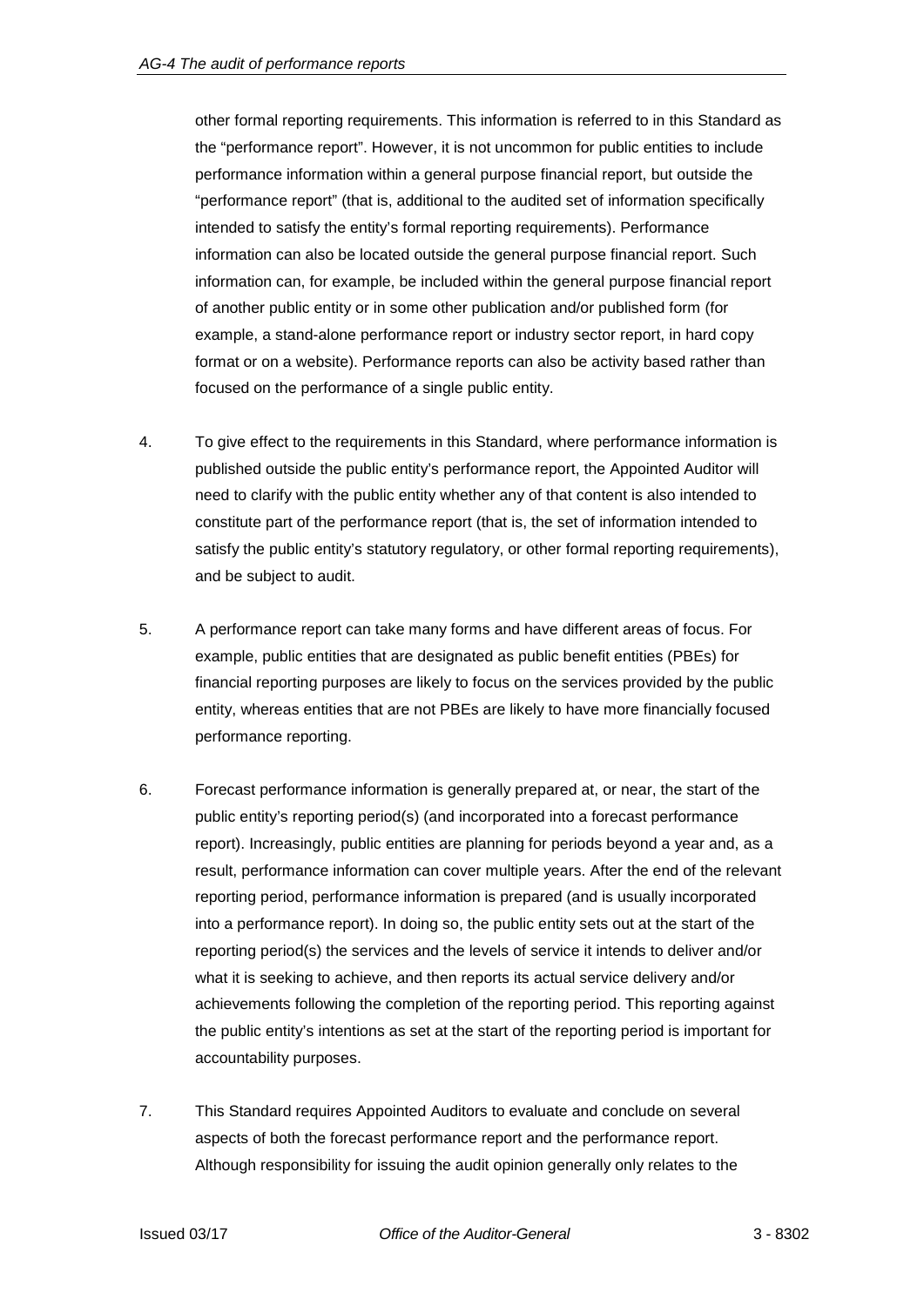performance report (normally published within the public entity's annual report), the Appointed Auditor will need to consider whether there is enough context for the performance report and therefore whether the public entity's performance is fairly presented. The performance reporting framework presented in the forecast performance report should, among other things, explain what the public entity is intending to achieve and how that will be assessed.

8. In the case of performance information that is included within a public entity's general purpose financial report but is not part of the performance report that is required to be audited, the Appointed Auditor is expected to primarily focus on whether the public entity has complied with its reporting requirements as set out in legislation, in keeping with AG ISA (NZ) 250: *Consideration of laws and regulations*.

## **Application**

- 9. Compliance with this Standard is mandatory for Appointed Auditors who carry out annual audits on behalf of the Auditor-General.
- 10. This Statement applies to audits of performance information which has been prepared for reporting periods beginning on or after 1 April 2017, unless determined otherwise by the Auditor-General.2

## **Objectives**

- 11. The objectives of the Appointed Auditor are to plan the annual audit in keeping with the requirements of AG ISA (NZ) 300: *Planning the annual audit* so as to be able to form an opinion on the public entity's performance report, which will include:
	- (a) assessing whether the public entity has complied with its performance reporting obligations as set out in applicable legislation;
	- (b) assessing whether the public entity's performance reporting framework provides an adequate basis for reporting the public entity's performance; and
	- (c) auditing the performance report, including evaluating the appropriateness of the public entity's performance information, to form an opinion on whether the performance report:
		- (i) presents fairly, in all material respects, the performance of the public entity for the reporting period; and
		- $(i)$  complies, where applicable,<sup>3</sup> with generally accepted accounting practice.

<sup>&</sup>lt;sup>2</sup> The Auditor-General will outline the application of this auditing standard to different categories of public entities in the audit briefs issued in keeping with the requirements of AG ISA (NZ) 300.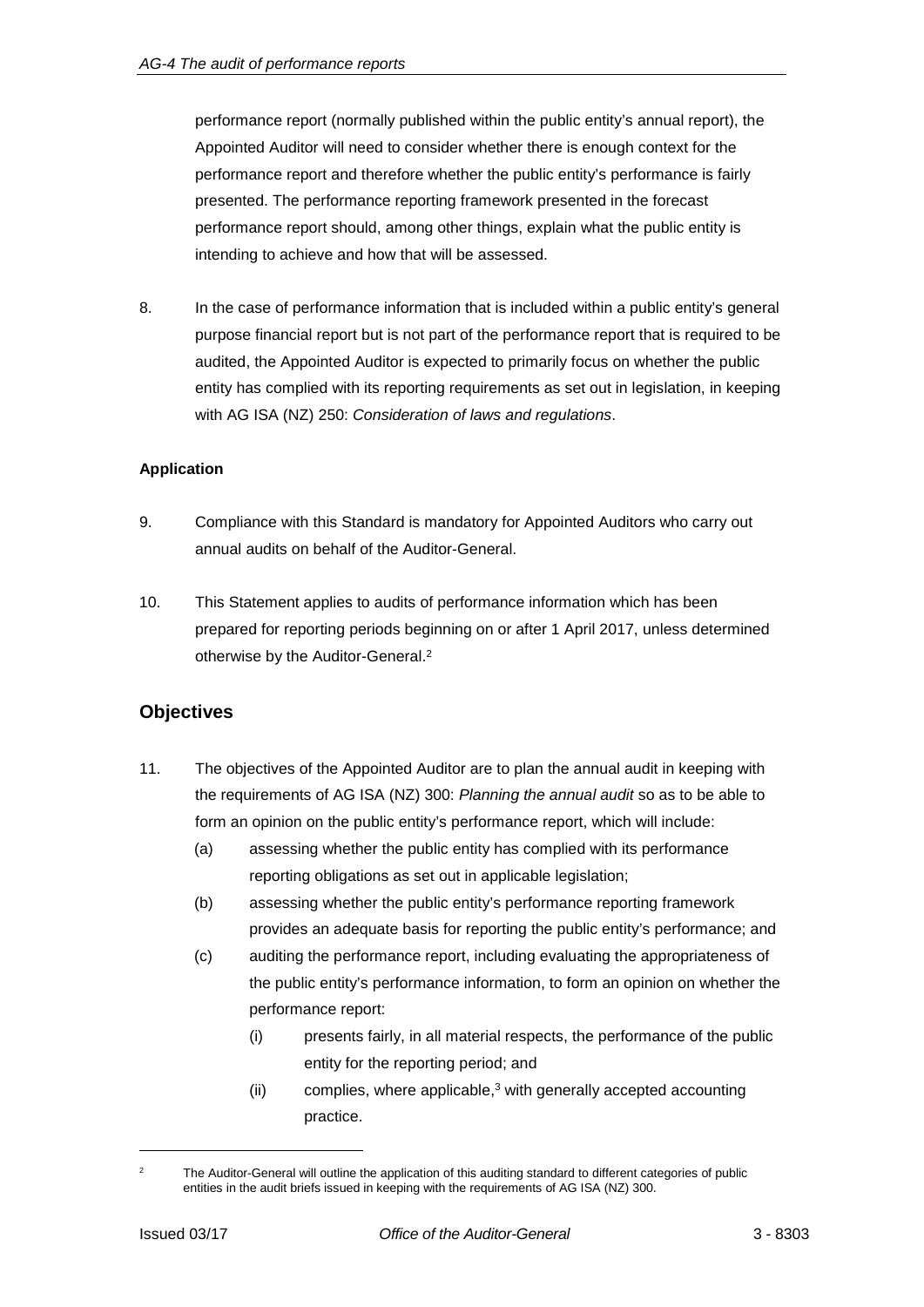## **Definitions**

- 12. For the purpose of this Standard the defined terms have the meanings attributed:
	- (a) in the Glossary of Terms issued by the New Zealand Auditing and Assurance Standards Board (the NZAuASB glossary) of the External Reporting Board (although where a term with a specific meaning in the New Zealand public sector differs from the NZAuASB glossary, the New Zealand public sector definition shall prevail);
	- (b) in the Auditor-General's Glossary of Terms; and
	- (c) in the list below.

| Appropriateness             | means the assessment threshold applied by Appointed<br>Auditors when they audit a public entity's performance<br>report. This includes assessing whether the<br>performance information is suitable, given the purpose<br>of the public entity and the nature of its activities, and<br>whether the performance report allows for an informed<br>assessment of the public entity's performance. |
|-----------------------------|-------------------------------------------------------------------------------------------------------------------------------------------------------------------------------------------------------------------------------------------------------------------------------------------------------------------------------------------------------------------------------------------------|
| Elements of performance     | means the inputs, processes, outputs, impacts, and<br>outcomes that may be used to describe and assess<br>the public entity's performance, although a public entity<br>could use different terms to describe its performance<br>elements.                                                                                                                                                       |
| Forecast performance report | means the performance report that has been prepared<br>by the public entity, at or near the start of the reporting<br>period(s), which outlines what the public entity is<br>intending to achieve and how that will be assessed.                                                                                                                                                                |
| Impacts                     | means the relatively immediate or direct effect on<br>users of the public entity's outputs. Impacts sought<br>provide the rationale for the range of outputs delivered<br>by the public entity.                                                                                                                                                                                                 |
| Inputs                      | means the resources used by the public entity to<br>produce its outputs.                                                                                                                                                                                                                                                                                                                        |

<sup>&</sup>lt;sup>3</sup> Several different categories of public entities do not have to prepare performance information that complies with generally accepted accounting practice. Examples include Tertiary Education Institutions, Airports, and Council Controlled Organisations.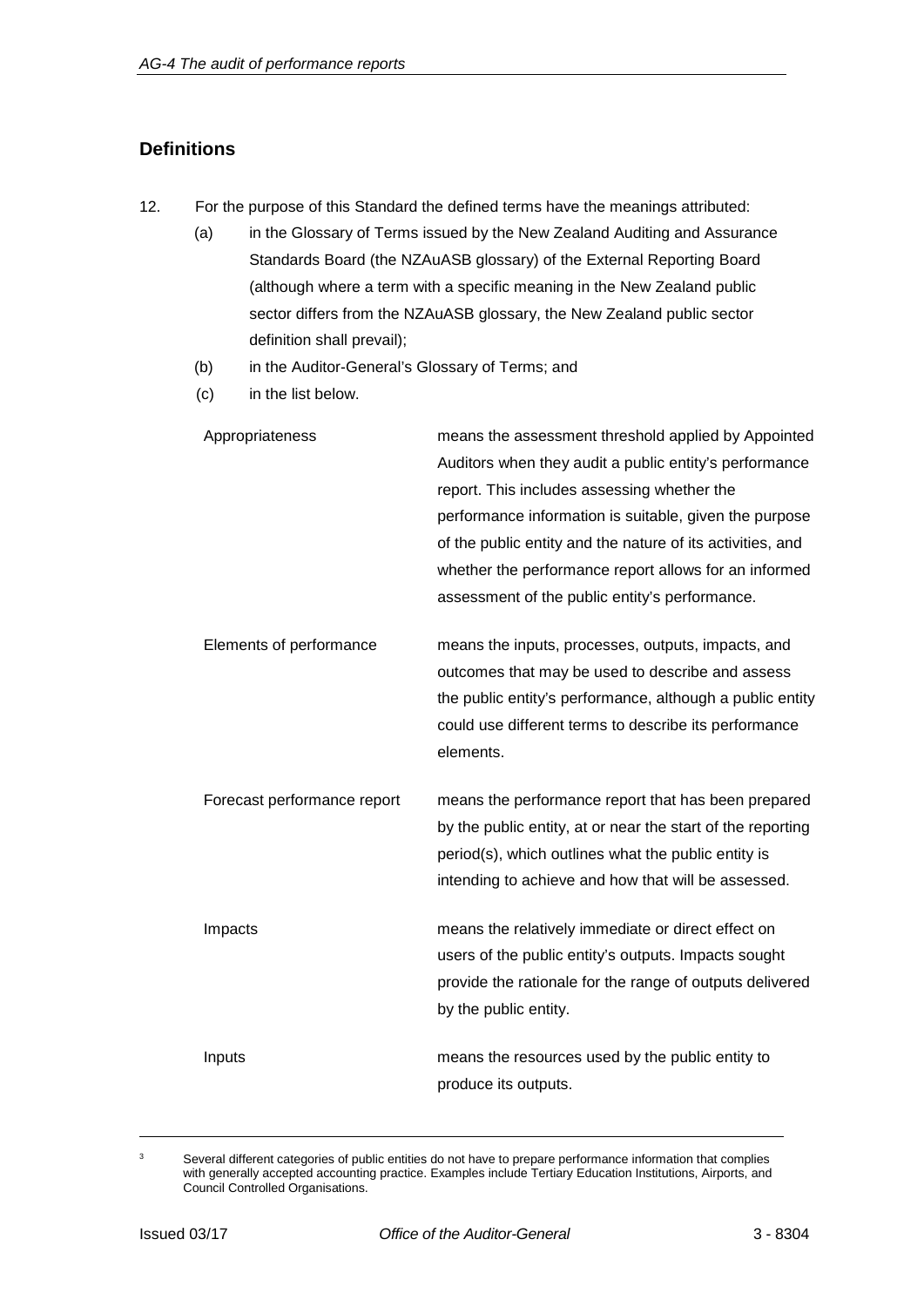| Management commentary   | means the material that generally features in annual<br>reports in one of the following three forms:<br>within the performance report as an aid to<br>understanding the report (this is to be<br>encouraged);<br>within the performance report as a substitute<br>for performance information (this is generally<br>not acceptable, although it may be justified<br>when new performance measures or baselines<br>are in the process of being established); and<br>outside the performance report. |
|-------------------------|----------------------------------------------------------------------------------------------------------------------------------------------------------------------------------------------------------------------------------------------------------------------------------------------------------------------------------------------------------------------------------------------------------------------------------------------------------------------------------------------------|
| Outcomes                | means changes in the state, condition, effects on, or<br>consequences for the community, society, economy,<br>or environment resulting from the existence and<br>operations of the public entity. (The outcomes sought<br>provide the overarching rationale for the range of<br>outputs delivered by the public entity.)                                                                                                                                                                           |
| Outputs                 | means the goods or services that are delivered by the<br>public entity. The term refers only to the goods and<br>services provided to third parties; it excludes goods<br>and services consumed within the reporting entity<br>(such as services provided by legal, research, HR, and<br>IT functions to other functional areas within the same<br>entity, which are often referred to as "internal<br>outputs"). <sup>45</sup>                                                                    |
| Performance information | means information that conveys a public entity's<br>performance. Such information includes the relevant<br>elements of performance, together with their<br>associated performance measures and targets, where<br>appropriate.                                                                                                                                                                                                                                                                      |
| Performance measure     | means the specific criteria or means used to measure<br>performance, which is expressed in the context of the<br>dimensions of performance. They may be expressed                                                                                                                                                                                                                                                                                                                                  |

<sup>&</sup>lt;sup>4</sup> The Local Government Act 2002 uses the term "activity" to refer to goods and services. The term "outputs" is used throughout this Standard to refer to goods and services in place of the term "activity" mainly because the term "outputs" is more commonly recognised.

 $5$  Output classes are groups of outputs of a similar nature. (They are sometimes referred to as "groups of activities".)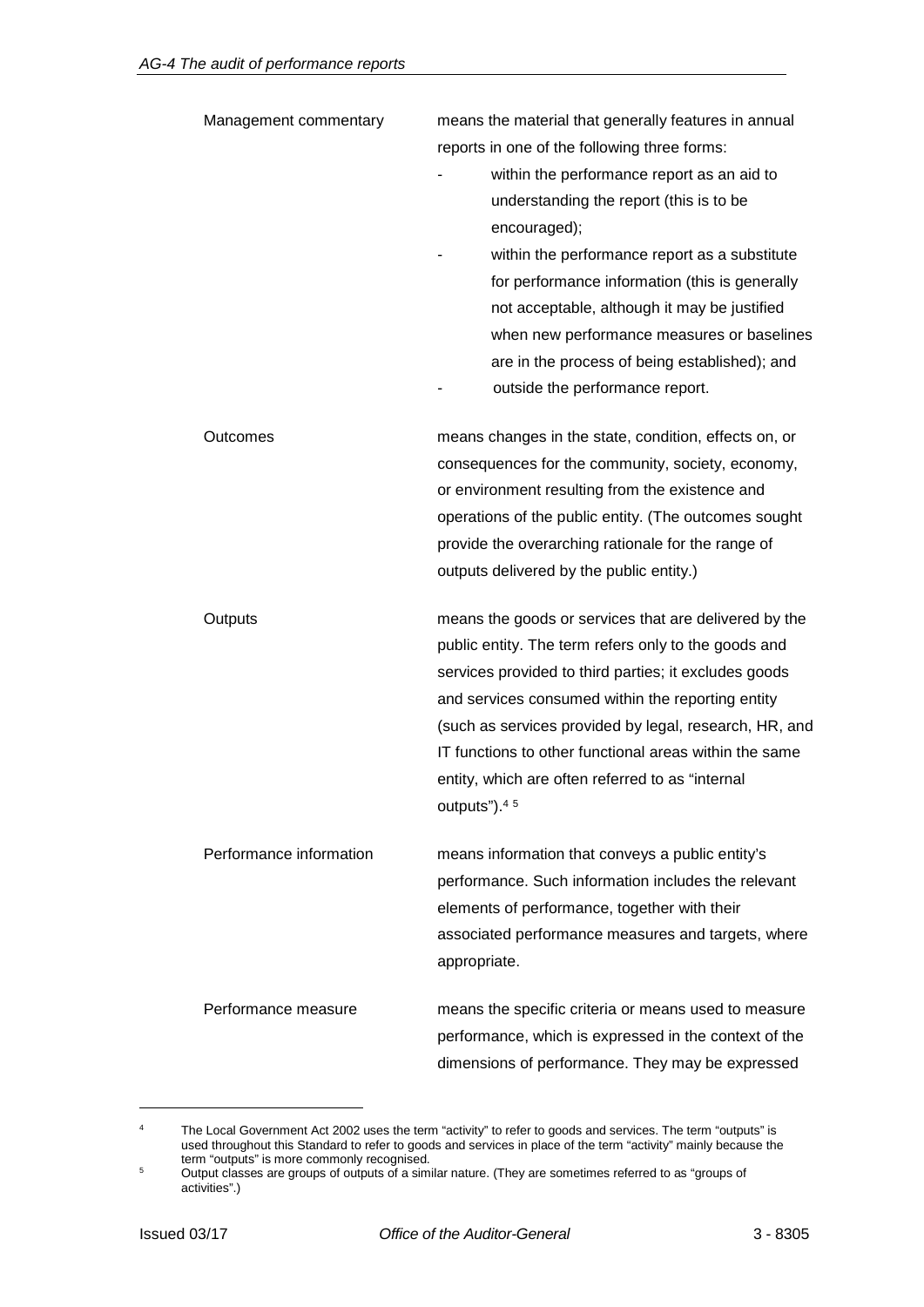as, but are not limited to, absolute numbers, percentages, ratios, point estimates, or ranges. They might also be qualitative in nature.<sup>6</sup>

Performance report means the information subject to audit that records the performance of a public entity against its specified objectives in the form of after-the-event or "ex post" statements for the reporting period. A performance report should include the performance information that a user can use to assess the performance of the public entity. The appropriateness of such information will depend on the purpose of the public entity and the nature of its activities.

Performance reporting framework means the structure used by the public entity to present its performance information. A performance reporting framework should clearly demonstrate the rationale for, and the relationships among, the contextual information, elements of performance, performance measures, and performance targets. Overall, a performance reporting framework should reflect the public entity's high level goals, including what outcomes it is seeking, what impacts it is looking to have, what the public entity is planning to do, and what resources it will apply. This means that the public entity should explain what it is doing and why, including how that will help to contribute to achieving the public entity's higher level goals.

Performance targets means the specific levels or results (usually relating to outputs produced and outcomes achieved) that the public entity aims to achieve.

> The term "performance targets" encompasses the notion of "performance standards", which various pronouncements and literature on performance

Performance dimensions are the aspects or properties that may be captured by a particular performance measure. They include, but are not limited to *quantity* (i.e. how much is provided), *quality* (i.e. how well is it provided), *timeliness* (i.e. when it is provided), *location* (i.e. where it is provided), and *cost* (i.e. how much it costs). Not all of the dimensions will be applicable for each performance measure, for example, location is often not reported when it is self-evident. However, there is a rebuttable presumption that quality will be a dimension that is always measured and reported.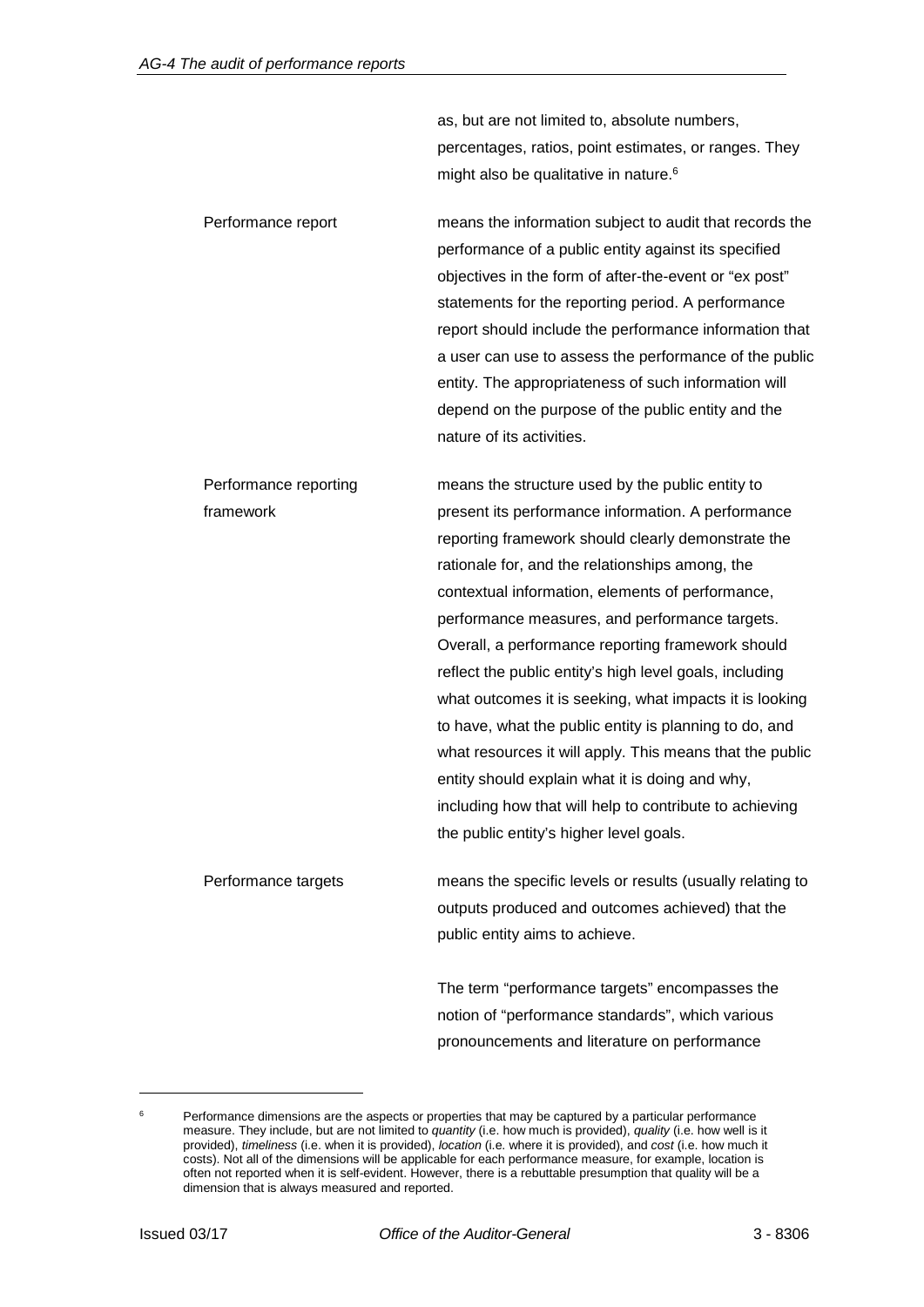reporting often use to refer to levels of planned performance.

Qualitative characteristics of general purpose financial reporting7

means the attributes of performance information:

- relevant because the performance information meets the needs of the users;
- reliable because the performance information is free of material error and bias, and is not misleading as it faithfully represents the performance of the public entity;
- *understandable* because the performance information is clearly presented, with additional information supplied as needed to assist in clarification; and
- *comparable* because the performance information can be compared with the forecast performance information for the relevant reporting period, the performance information presented for other reporting periods, and, where relevant, for other similar reporting entities, which enables users to make an informed assessment of the performance of the public entity.

Users means those persons who rely on published (that is, external) general purpose reports as their major source of financial and performance information about the entity. For this purpose, users are assumed to have a reasonable knowledge and willingness to study the reported information with reasonable diligence.

> In relation to the public sector, specific users of published performance reports may include customers (that is, the recipients of public goods or services), funders and financial supporters (including taxpayers and ratepayers), elected or appointed representatives (for example, members of Parliament and select committees), and interested members of the public (for

The qualitative characteristics of performance information are the same as those that apply to financial information.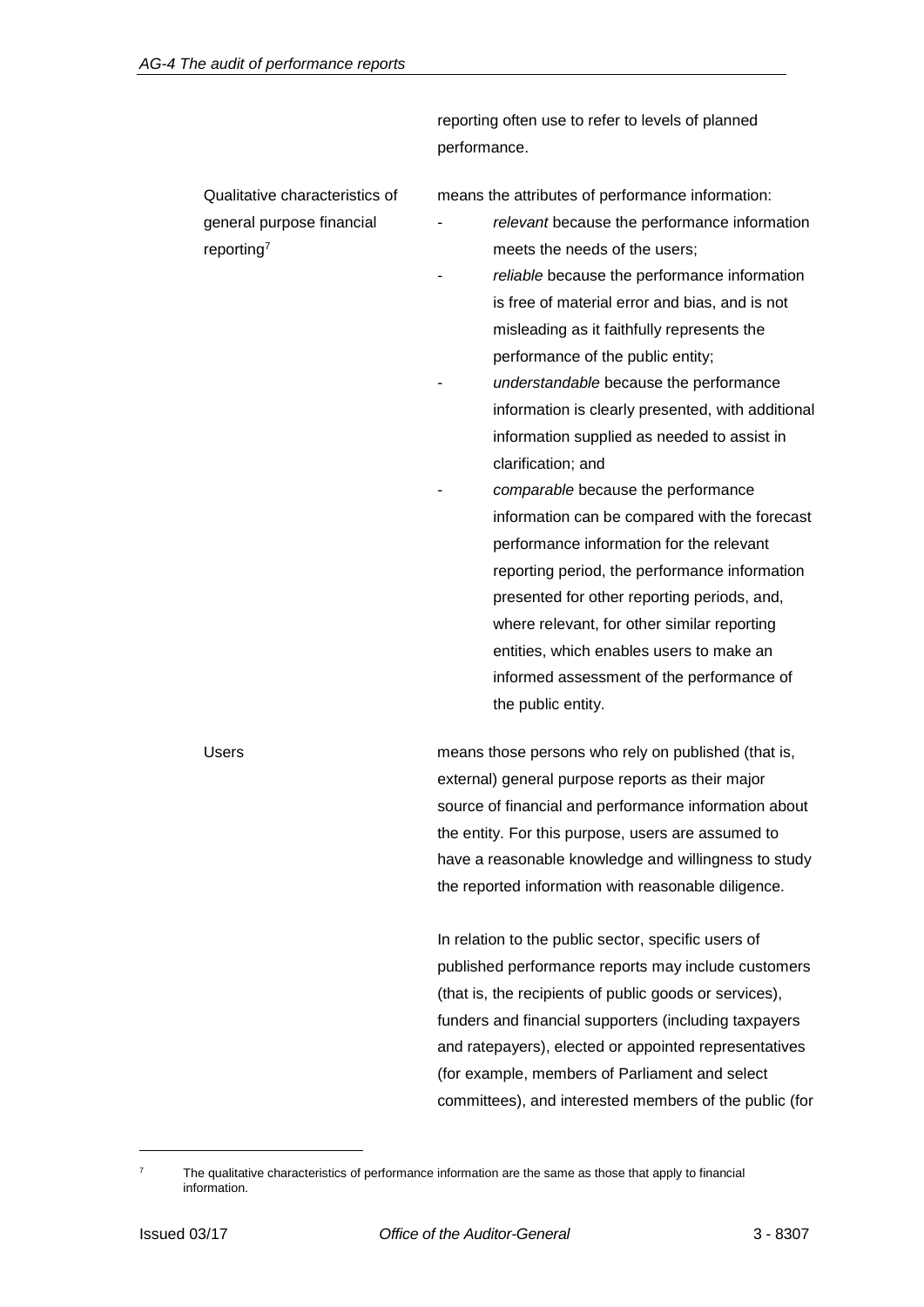example, media commentators, academics and other analysts, and members of relevant professional or community groups).

Although governors (for example, Ministers and local authority councillors), central agencies, other monitoring agencies, some grant providers, and other entities' management or those charged with governance are also users of published reports, they have access to, or are able to request, additional financial and performance information (that is, special purpose reports) in carrying out their governance, monitoring, or management responsibilities.

## **Requirements**

#### **Planning for the audit of the performance report**

- 13. The Appointed Auditor shall plan the audit of the performance report as part of planning the annual audit, in keeping with the objectives of AG ISA (NZ) 300: *Planning the annual audit*, by ensuring that the overall audit strategy and audit plan reflects any connections with the audit work to be performed on the public entity's financial information, including:
	- (a) assessing whether the public entity has complied with its performance reporting obligations as set out in applicable legislation;
	- (b) assessing whether the public entity's performance reporting framework provides an adequate basis for reporting the public entity's performance; and
	- (c) auditing the performance report, including evaluating the appropriateness of the public entity's performance information to form an opinion on whether the performance report:
		- (i) presents fairly, in all material respects, the performance of the public entity for the reporting period; and
		- (ii) complies, where applicable, with generally accepted accounting practice. (See paragraphs A1 - A2)
- 14. The Appointed Auditor shall gain an understanding of the purpose of the public entity, and the nature of its activities, in keeping with the objectives of AG ISA (NZ) 315: *Understanding the entity and its environment*. This is necessary to, among other things, assist the Appointed Auditor to:
	- (a) assess the public entity's approach to performance management;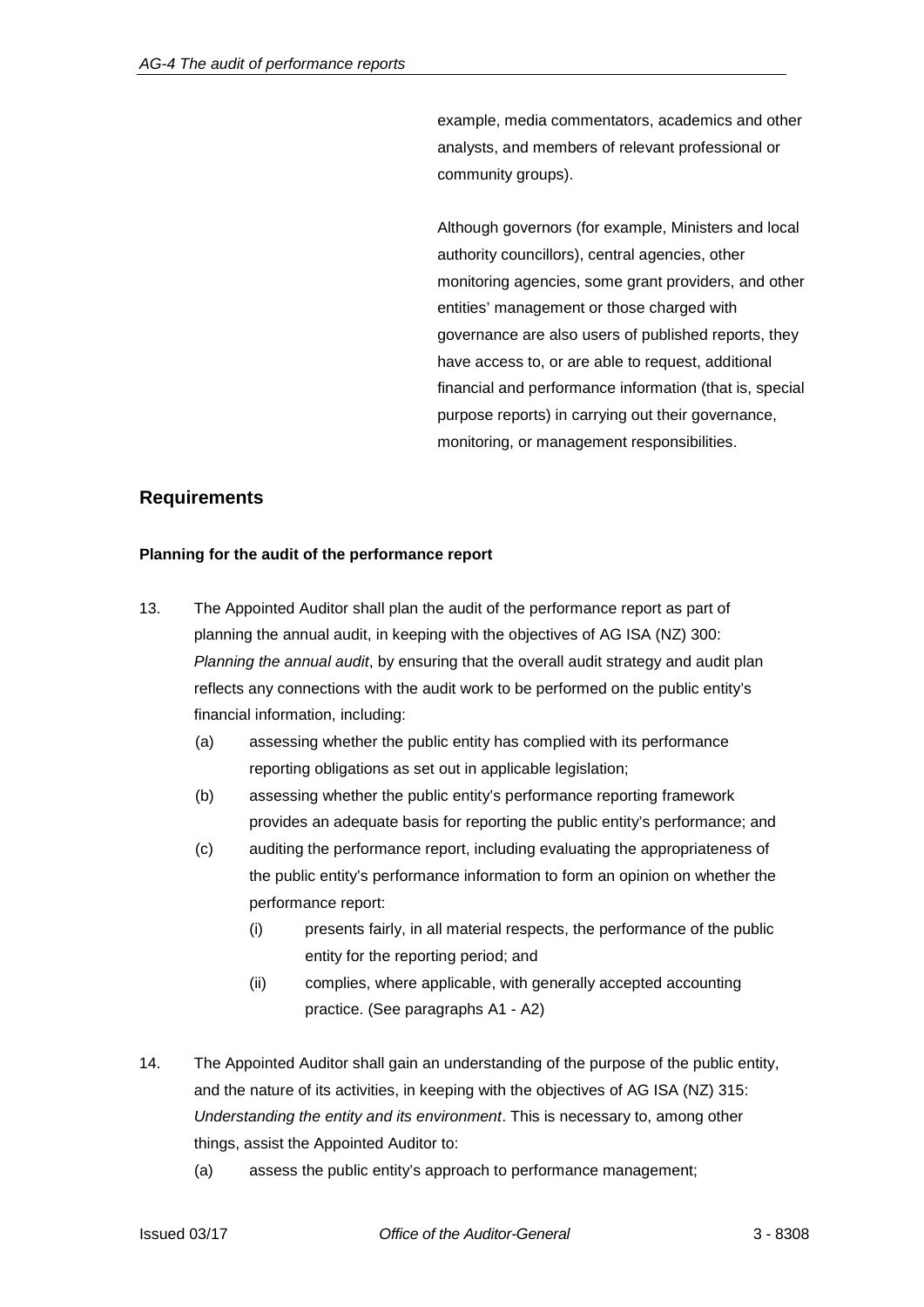- (b) provide a basis for assessing the appropriateness of the public entity's performance report; and
- (c) plan the audit approach for auditing the performance report. (See paragraph A3)
- 15. In meeting the requirements of paragraph 14 above, the Appointed Auditor shall, as part of obtaining an understanding of the public entity's systems of internal control, in keeping with the objectives of AG ISA (NZ) 315: *Understanding the entity and its environment*, identify whether any changes have been made to those systems since their most recent assessment. Where changes have been made, the Appointed Auditor shall evaluate the implications of those changes when planning the audit approach and the nature and extent of audit procedures to be carried out. (See paragraphs A4 - A5)
- 16. In determining the overall audit strategy and audit plan in keeping with AG ISA (NZ) 300: *Planning the annual audit*, the Appointed Auditor shall confirm in relation to the public entity's performance information:
	- (a) where the public entity intends to report its performance; and
	- (b) how the public entity intends to report its performance. (See paragraph A6)
- 17. Where a public entity's performance is being reported as part of another public entity's performance report, the Appointed Auditor shall liaise with the Appointed Auditor(s) of the other public entity(s) to ensure all material performance information relating to the public entity is audited. This is expected to include consideration of preengagement activities (including any impact on the audit engagement letter), audit planning, fieldwork, and reporting (including any impact on the letter of representation).

## **Assessing the forecast performance report**

- 18. Because the content of the performance report is usually determined in advance as part of the forecast performance report (for example, in a statement of intent, forecast statement of service performance, statement of performance expectations, or longterm plan), the Appointed Auditor shall seek to obtain a copy of the forecast performance report before its approval and publication. (See paragraphs A7 - A9)
- 19. If the forecast performance report is obtained in enough time to enable the Appointed Auditor to consider the report, and for the public entity to respond to the Appointed Auditor's comments, then the Appointed Auditor shall form a preliminary view, in the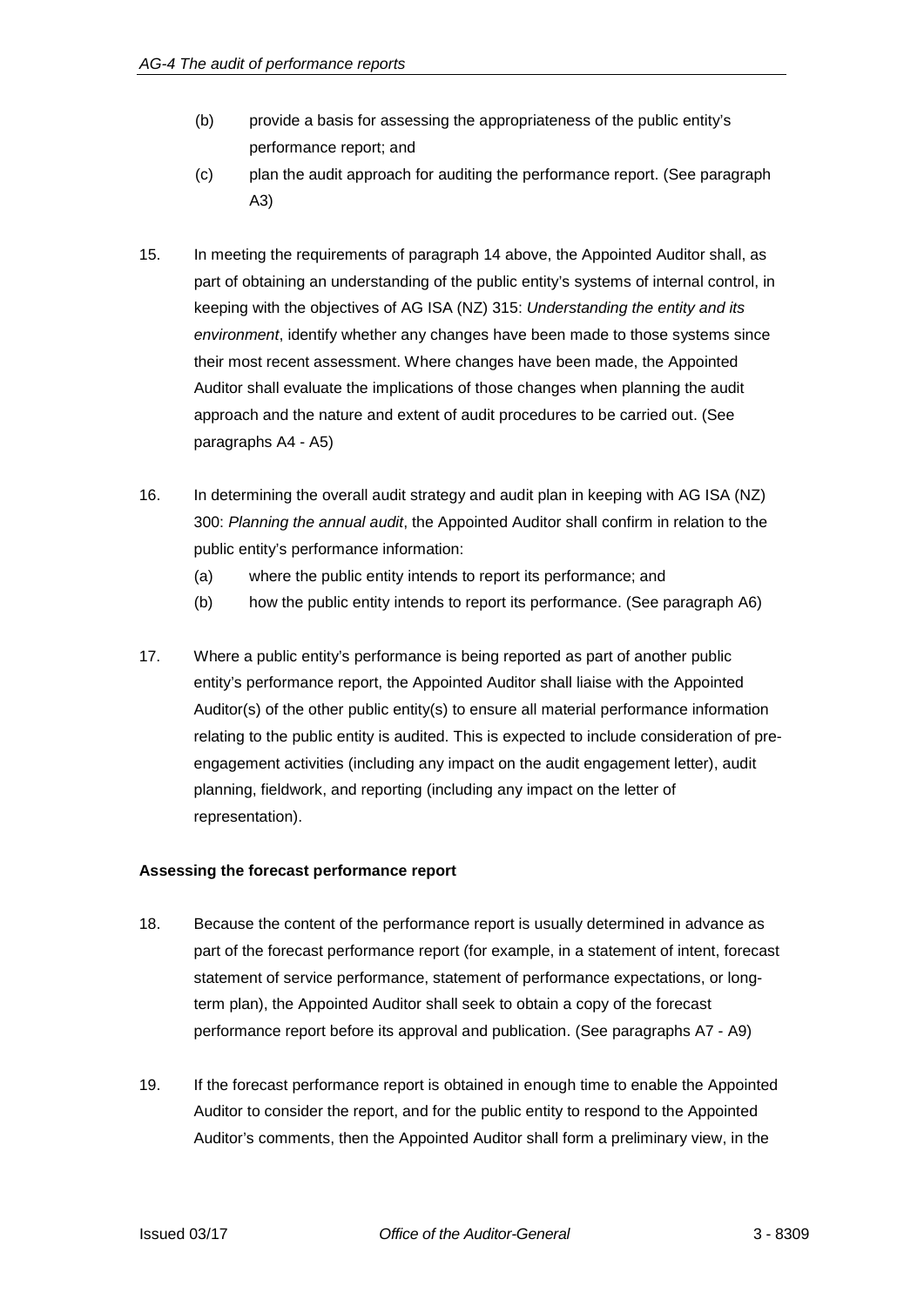context of the matters considered during planning (as referred to in paragraphs 13 to 17 above), about:

- (a) whether the public entity has complied with its performance reporting obligations as set out in applicable legislation;
- (b) whether the forecast performance report incorporates an adequate performance reporting framework;
- (c) whether the forecast performance report provides an adequate basis for presenting fairly, in all material respects, the performance of the public entity;
- (d) where applicable, whether the forecast performance report complies with generally accepted accounting practice; and
- (e) whether the public entity has adequate systems and controls in place to appropriately record and report its performance. (See paragraphs A10 - A47)
- 20. If the Appointed Auditor is of the view, after discussing with management or those charged with governance, that the forecast performance report will not meet the requirements of paragraph 19 above, then the Appointed Auditor shall notify the OAG. Once the Appointed Auditor has notified the OAG, the Appointed Auditor shall discuss their concerns with management or those charged with governance at the earliest opportunity, as this may provide an opportunity to make improvements to the forecast performance report before it is finalised or published.
- 21. If the Appointed Auditor has doubts about the seriousness of their concerns about the forecast performance report (including any concerns that the Appointed Auditor may have over the upcoming verification of the performance information to be contained in the performance report) then the Appointed Auditor shall consult with the OAG before discussing the concerns with management or those charged with governance.
- 22. The Appointed Auditor shall report to management or those charged with governance any significant deficiencies noted and any areas for improvement of the forecast performance report, in keeping with AG ISA (NZ) 260: *Communication with those charged with governance*.

## **Auditing the performance report**

## *Reconfirming the approach to auditing the performance report*

23. The Appointed Auditor shall reconfirm their audit approach, as outlined in their overall audit strategy and audit plan, for the audit of the performance report in keeping with the objectives of AG ISA (NZ) 300: *Planning the annual audit*, including taking into account any conclusions that were made on: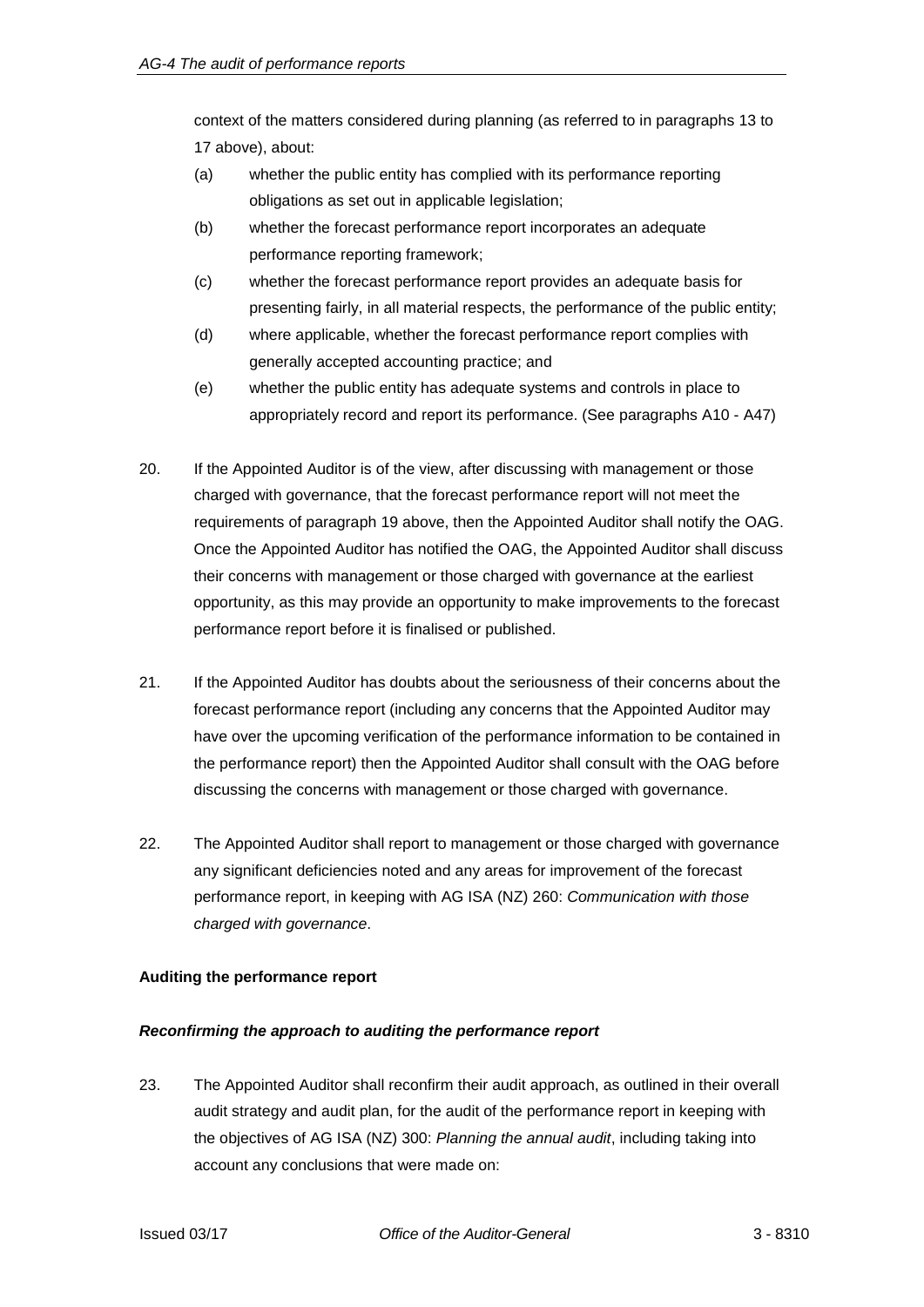- (a) whether the public entity has complied with its reporting obligations as set out in applicable legislation;
- (b) the adequacy of the performance reporting framework;
- (c) the appropriateness of the forecast performance information;
- (d) whether the forecast performance information complies with generally accepted accounting practice (where applicable); and
- (e) the public entity's systems of internal control and the way the public entity manages and reports its performance.

#### *Determining materiality*

- 24. The Appointed Auditor shall determine and document the material performance information in keeping with the requirements of AG ISA (NZ) 320: *Materiality in planning and performing an annual audit*. In doing so, the Appointed Auditor shall document their rationale for determining which performance information is material performance information.
- 25. The Appointed Auditor shall establish a basis and level for determining planning materiality that will be used to determine material performance information. The level should be based on the Appointed Auditor's judgement about the size of the misstatements that are likely to influence users' assessment of the performance of the public entity. (See paragraphs A22 and A48 - A49)

## *Fieldwork*

#### *Obtaining audit evidence*

26. The Appointed Auditor shall obtain sufficient appropriate audit evidence to support the verification of material performance information, in keeping with ISA (NZ) 500: *Audit Evidence*. This includes ensuring that any connections with the audit work to be performed on the public entity's financial information are made in such a way so as to maximise audit efficiency and effectiveness. (See paragraphs A50 - A53)

#### *Evaluating information located outside the performance report*

27. The Appointed Auditor shall evaluate any performance information that is located within the general purpose financial report but outside the performance report, in keeping with the requirements of ISA (NZ) 720: *The auditor's responsibilities relating to other information in documents containing audited financial statements*.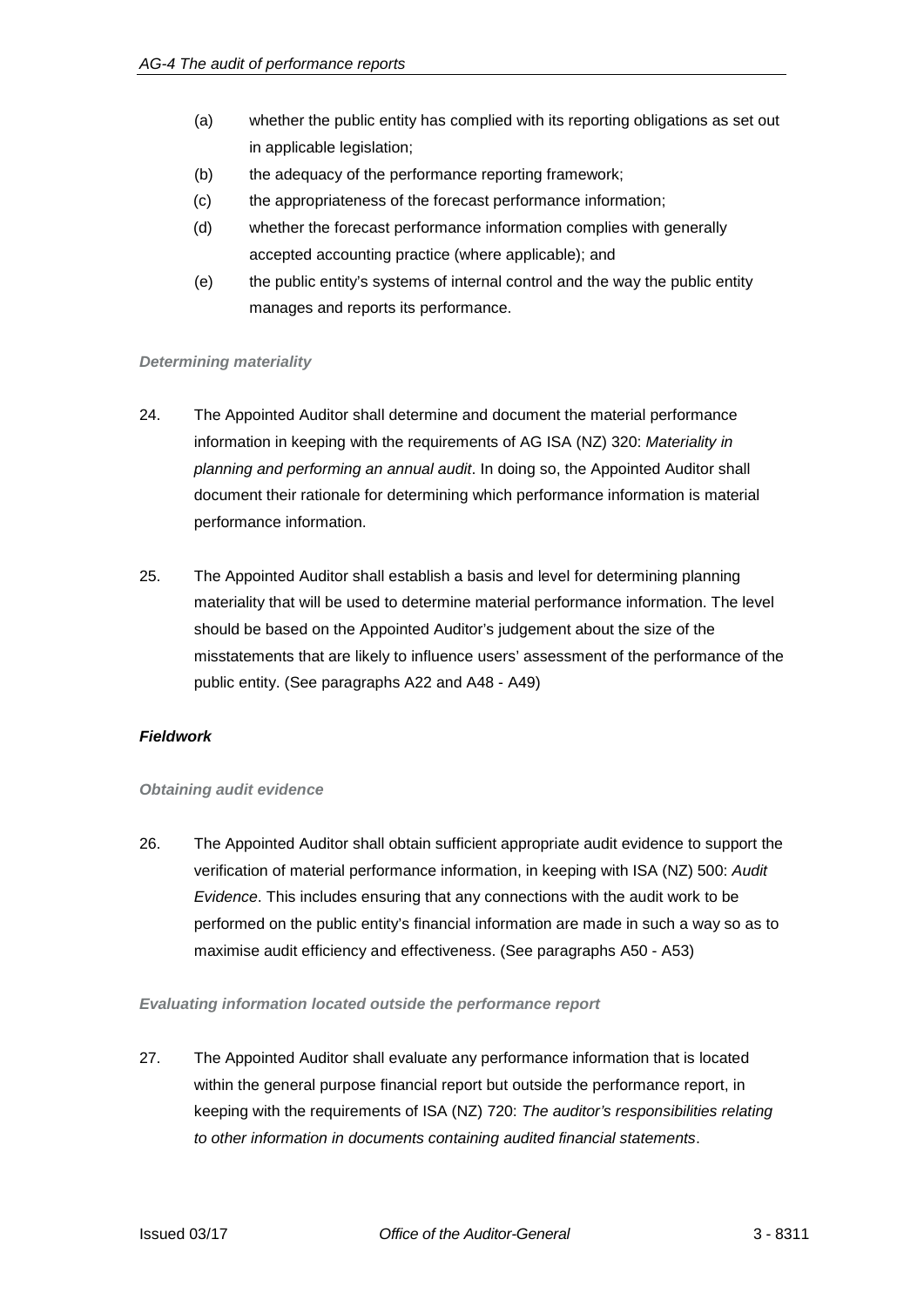- 28. The Appointed Auditor shall clarify with the public entity whether there is any published performance information outside the general purpose financial report that is intended to form part of the performance report (that is, whether it forms part of the set of information intended to satisfy the public entity's statutory, regulatory, or other formal reporting requirements) and be subject to audit. The Appointed Auditor shall audit the performance information located outside the general purpose financial report that forms part of the public entity's performance report in accordance with the requirements of this standard.
- 29. Where the public entity's performance is being reported through the performance report of another public entity, the Appointed Auditor shall liaise with the Appointed Auditor of that entity. The Appointed Auditor needs to ensure that all material performance information included in the performance report of another public entity has been audited.

## *Determining whether there have been any changes in material performance information*

30. The Appointed Auditor shall determine whether there have been any changes to the material performance information from that presented in the forecast performance report. Where the Appointed Auditor identifies that material elements (for example, outcomes, impacts, outputs), performance measures, or performance targets have been adjusted during the reporting period, the Appointed Auditor shall ensure that the changes have been appropriately approved, are adequately explained within the performance report, and do not detract from the ability of stakeholders to make an informed assessment of the performance of the public entity. (See paragraphs A54 - A58)

## *Evaluating management commentary*

- 31. The Appointed Auditor shall apply professional judgement when determining the level of assurance that is required over the management commentary that is included within the performance report. In doing so, the Appointed Auditor shall evaluate the management commentary to determine the relevance and reliability of that commentary to the audited performance information.
- 32. Where there are material reported variances between forecast and actual performance results, the Appointed Auditor shall evaluate the explanations given for those variances and assess their reasonableness. If no explanation is given, then the Appointed Auditor shall determine whether the absence of explanation is likely to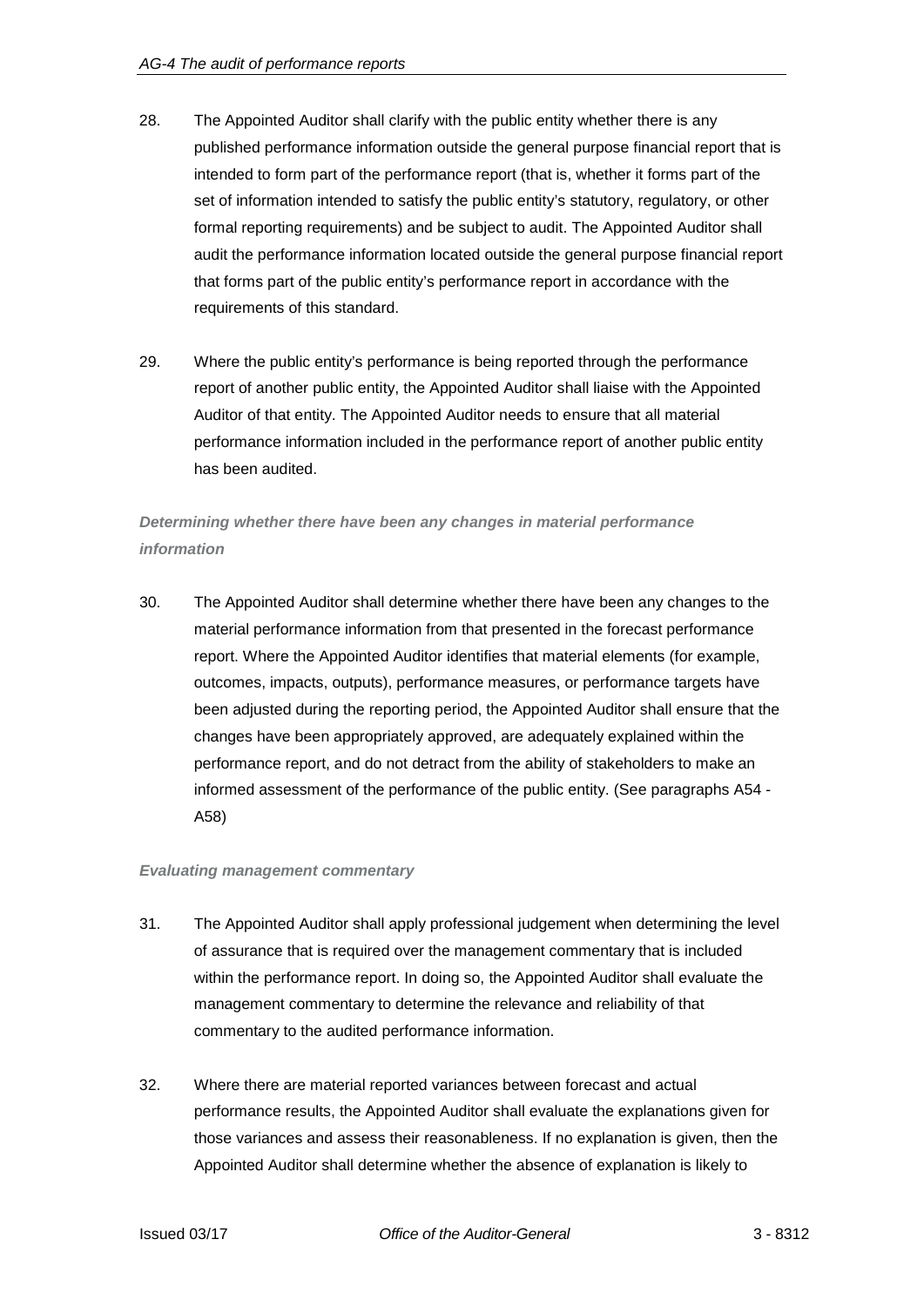materially affect the ability of stakeholders to make an informed assessment of the public entity's performance.

33. Where the Appointed Auditor is of the view that the management commentary is misleading or inconsistent with information contained in the performance report or other parts of the general purpose financial report, the Appointed Auditor shall request management or those charged with governance to justify their commentary or reconcile, remedy, or remove the misleading or inconsistent statements, as appropriate. (See paragraphs A59 - A61)

#### *Assessing the reasonableness of cost allocations*

34. The Appointed Auditor shall obtain reasonable assurance that costs have been appropriately allocated to each reported material output or output class. The cost allocation method, and the application of that method, should result in the performance report presenting a fair reflection of the cost of each reported output or output class. (See paragraphs A62 - A63)

## *Reporting*

#### *Forming an opinion on the performance report*

- 35. The Appointed Auditor shall evaluate the appropriateness of the public entity's performance report against the applicable legislative requirements, and assess whether the performance report presents fairly, in all material respects, the performance of the public entity, and, where applicable, whether the performance report complies with generally accepted accounting practice.
- 36. In evaluating the appropriateness of the performance report, the Appointed Auditor shall bear in mind their conclusions on the appropriateness of the forecast performance report.
- 37. The Appointed Auditor shall evaluate the evidence obtained to support the verification of the material performance information.
- 38. If the Appointed Auditor has significant concerns about the adequacy of the performance report but is in doubt as to the seriousness of those concerns, including any serious concerns about the appropriateness of the content of the performance report or the verification of the material performance information, then the Appointed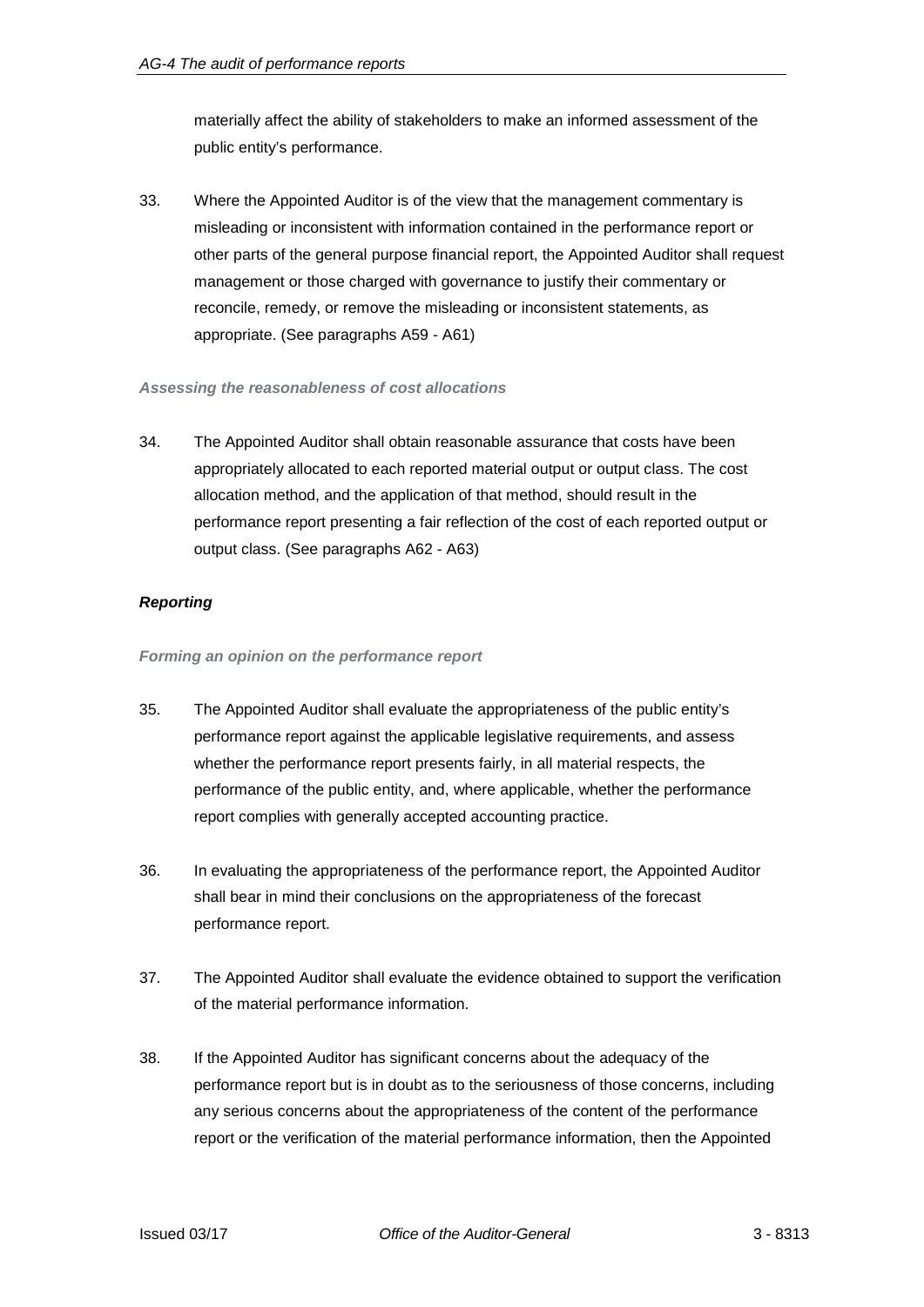Auditor shall consult the OAG before forming their audit opinion or otherwise reporting such matters to management or those charged with governance.

- 39. Based on the outcome of the Appointed Auditor's evaluation in paragraphs 35 to 38 above, the Appointed Auditor shall form an opinion, in keeping with the requirements of AG ISA (NZ) 700 (Revised): *Forming an opinion and reporting on financial statements*, on whether the performance report:
	- (a) means that the public entity has complied with its performance reporting obligations as set out in applicable legislation;
	- (b) presents fairly, in all material respects, the public entity's performance for the relevant reporting period, including:
		- (i) its performance achieved as compared with the forecast performance report for the reporting period(s); and
		- (ii) where legislation requires, its actual revenue and output expenses as compared with the forecasts contained in the corresponding forecast performance report; and
	- (c) complies, where applicable, with generally accepted accounting practice. (See paragraphs A64 - A70).
- 40. In forming an opinion on the public entity's performance report (in conjunction with their opinion on the financial statements), the Appointed Auditor shall comply with the objectives of ISA (NZ) 720: *The auditor's responsibilities relating to other information in documents containing audited financial statements* for any performance information that is included in the general purpose financial report but is located outside the performance report.
- 41. In forming an opinion on the public entity's performance report, the Appointed Auditor shall evaluate any performance information located outside the general purpose financial report that forms part of the public entity's performance report.

## *Reporting to the OAG*

42. The Appointed Auditor shall report to the OAG in keeping with AG-1: *Reporting to the OAG*, including outlining issues or misstatements identified during the audit of the performance report in the document summarising the audit conclusions, which is prepared at the conclusion of the annual audit.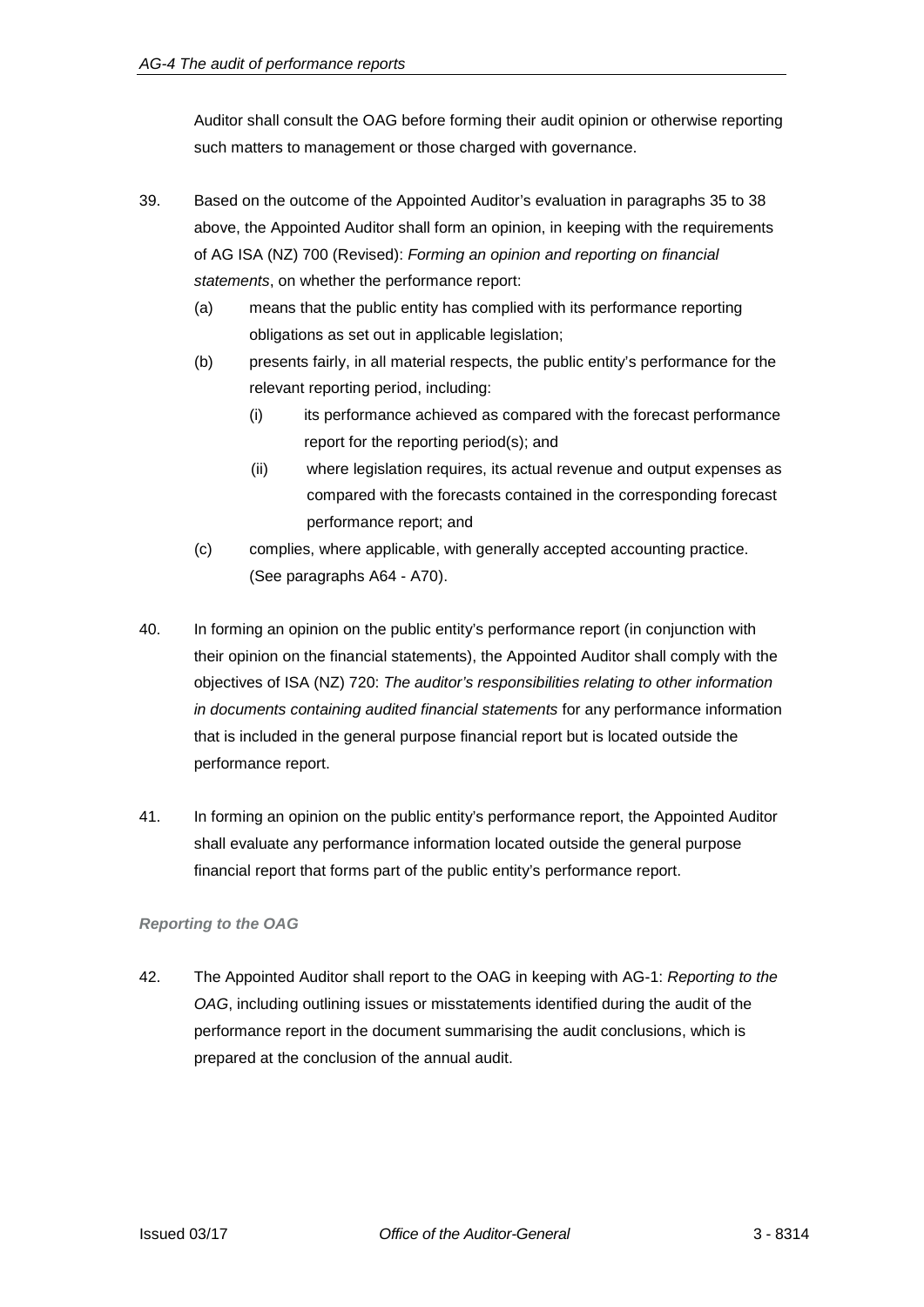*Communicating with management or those charged with governance*

- 43. The Appointed Auditor shall, in keeping with the objectives of AG ISA (NZ) 260: *Communication with those charged with governance*, communicate to management or those charged with governance:
	- (a) issues relating to the public entity's compliance with its performance reporting obligations, as set out in applicable legislation;
	- (b) issues identified that may affect the adequacy of the performance reporting framework;
	- (c) issues identified that mean the performance report does not present fairly, in all material respects, the public entity's performance or does not comply, where applicable, with generally accepted accounting practice;
	- (d) issues with systems of internal control that affected, or may have affected, the performance report;
	- (e) uncorrected misstatements identified during the audit of the performance report in keeping with paragraph 12 of ISA (NZ) 450: *Evaluation of misstatements identified during audit*; and
	- (f) other matters or issues, or improvements that need to be made to the public entity's performance report that, in the Appointed Auditor's professional judgement, management or those charged with governance need to be aware of.

#### **\*\*\***

## **Application and other explanatory material**

## **Planning for the audit of the performance report** (See paragraphs 13 - 17)

- A1. Statutes governing public entities' performance reporting obligations include the Public Finance Act 1989, Crown Entities Act 2004, Local Government Act 2002, Education Act 1989, Energy Companies Act 1992, and may also include the public entity's enabling Act. As a result, the Appointed Auditor will need to maintain an understanding of the laws and regulations that specify the form, content, preparation, publication, and audit of the performance report, and assess whether they have been met, in keeping with the objectives of AG ISA (NZ) 250: *Consideration of laws and regulations*.
- A2. The Appointed Auditor's understanding of the way the public entity manages and reports its performance is essential for informing their views on the adequacy of the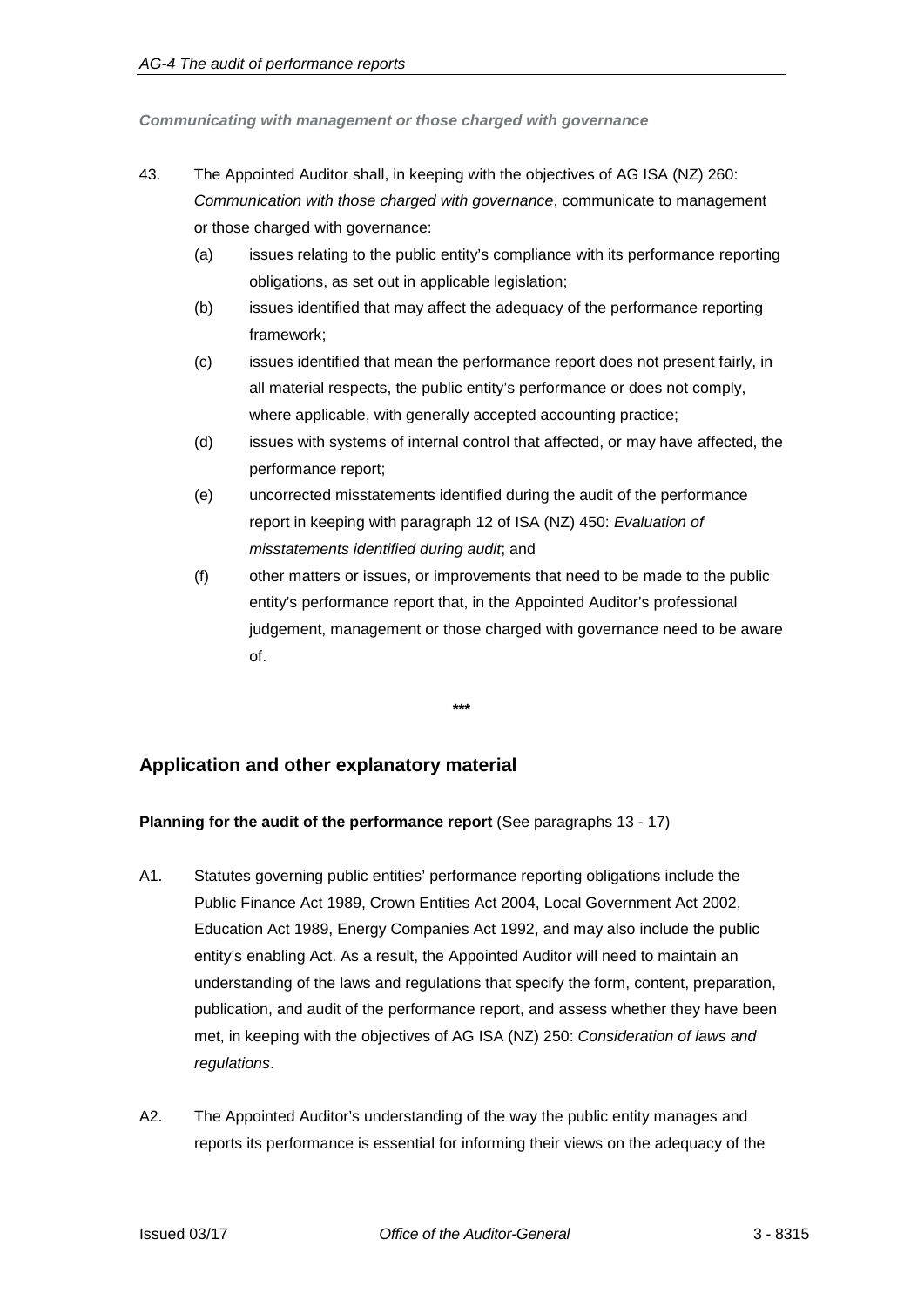performance reporting framework. As a result, the Appointed Auditor will need to consider:

- how the public entity views the relationships between the various elements of its performance; and
- the public entity's performance priorities.

In doing this, the Appointed Auditor will need to consider matters that may have previously affected the public entity's performance report, including recent audit reports and communications with management or those charged with governance.

- A3. In gaining an understanding of the public entity, the Appointed Auditor will also need to consider the public entity's (external and internal) business environment, any changes in that environment, and the possible implications for the audit.
- A4. The Appointed Auditor should gain an understanding of how the public entity's performance information is prepared based on the public entity's systems of internal control. This will involve gaining an understanding of the policies, processes, systems, and structures employed by the public entity for planning, managing, reporting, and evaluating its overall performance. To do this effectively, the Appointed Auditor will need to understand:
	- the public entity's approach to formulating strategy, its strategic planning processes, and the links to operations, in terms of planning, management, and reporting flows;
	- its processes for:
		- specifying outcomes and impacts, outputs, resources, and processes for service delivery;
		- setting organisational objectives and targets;
		- establishing business plans and budgets; and
		- measuring and reporting performance throughout the different levels within (and outside) the public entity;
	- how the public entity assesses its performance information needs for the purposes of management decision-making and accountability; and
	- how the public entity designs, implements, and reviews the information systems that support its information requirements.

This understanding is essential for determining whether the public entity's performance objectives and achievements are adequately reflected in both the forecast performance report and performance report.

A5. When assessing the public entity's systems of internal control, the Appointed Auditor should take into account any matters affecting the public entity's systems of internal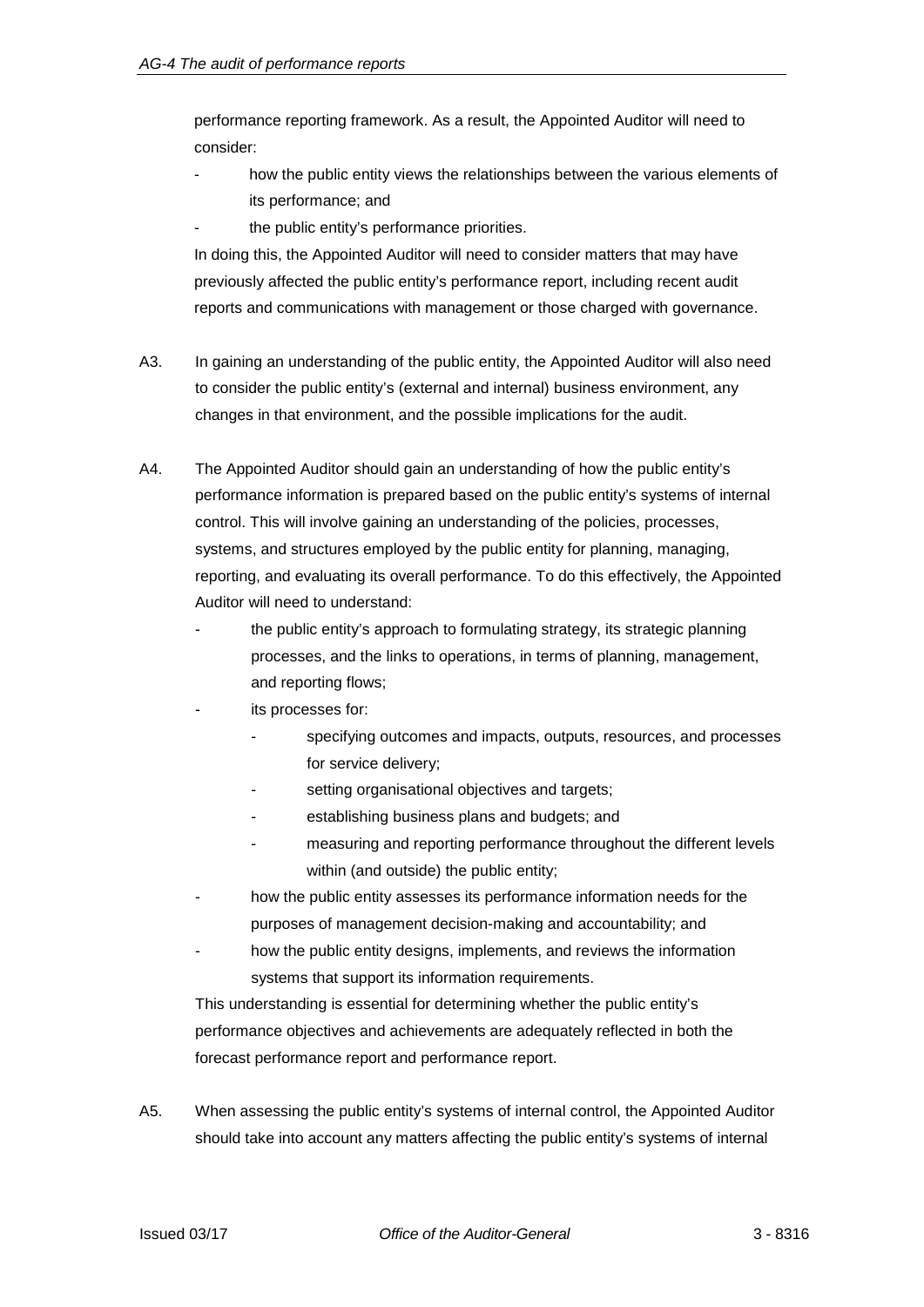control and performance information, that may have been previously raised in reports to management or those charged with governance.

A6. The Appointed Auditor needs to understand both where and how the public entity intends to report its performance because there is some flexibility in where and how public entities can report their performance, including those aspects of their performance that could be reported by another public entity. Where relevant, the Appointed Auditor will need to liaise with the Appointed Auditor(s) of other public entities to ensure all material performance information will be audited.

#### **Assessing the forecast performance report** (See paragraphs 18 - 22)

- A7. In general, the long-term goals and objectives of public entities are set out in their legislation and strategic plans. The forecast performance report should reflect the way the public entity intends to manage its performance, and it should show how the annual performance contributes towards the long-term goals. The logic for the existence of activities and outputs should be clear and understandable.
- A8. The performance reports to be produced, and the specific elements to be reported on, will differ among public entities depending on their governing legislation. The Appointed Auditor needs to be familiar with the specific reporting requirements relating to the public entity. For most public entities reporting under the Public Finance Act, Crown Entities Act, or Local Government Act, a performance reporting framework is likely to include:
	- a forecast performance report:
		- this report may be presented in the estimates of appropriations, statements of performance expectations, statements of intent, annual plans, long-term plans, and similar documents; and
		- this report is aimed at specifying the types and levels of service the public entity plans to deliver and how it plans to assess what its work is achieving;
		- a performance report of actual performance achieved:
			- this report is normally presented in the public entity's annual report;
			- this report should cover what has been achieved against the
			- performance intentions outlined in the forecast performance report;
			- this should report on outputs delivered against the planned outputs outlined in the forecast performance report; and
			- this report should disclose any other information necessary to enable an informed assessment of the public entity's performance. (This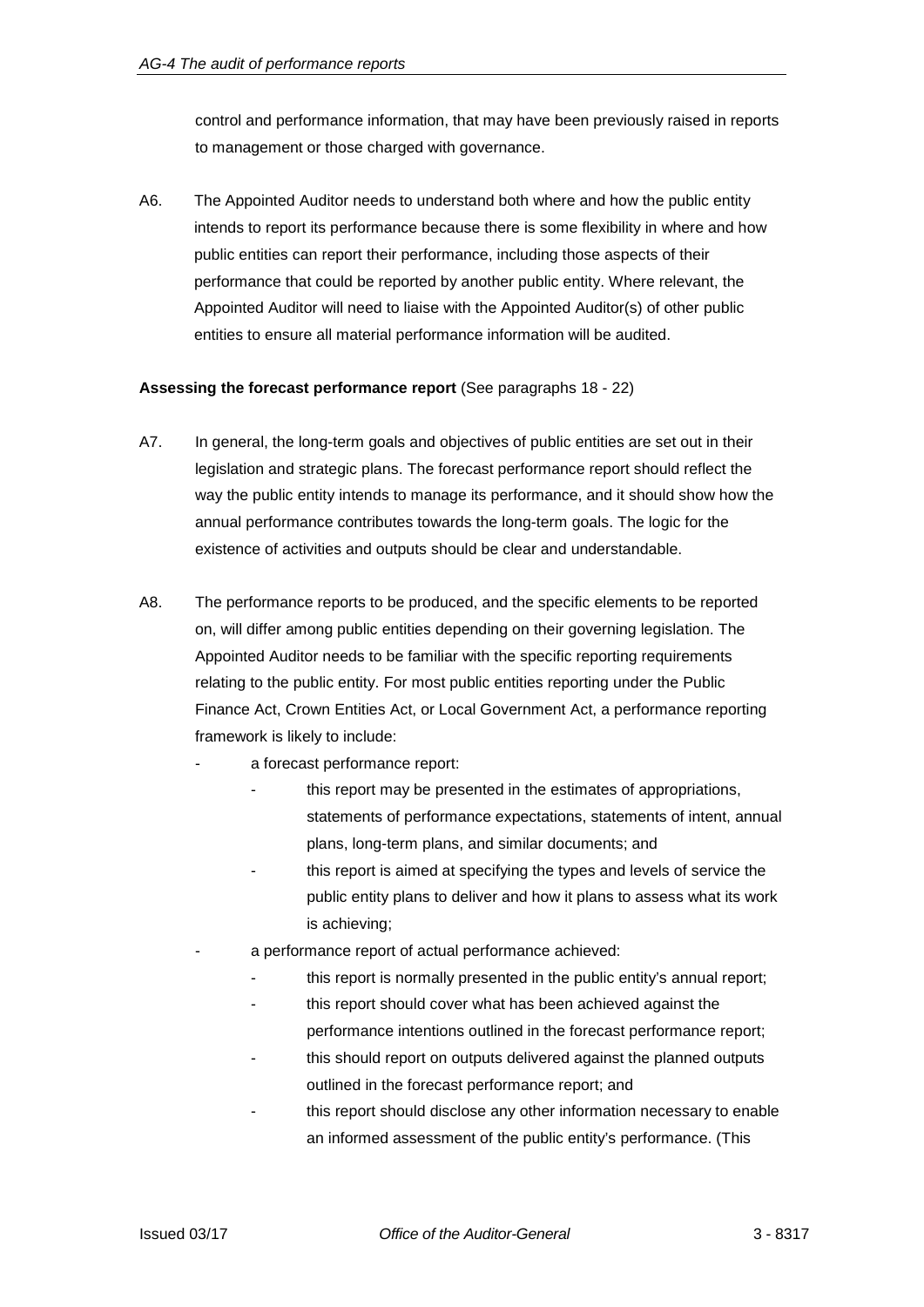could include descriptions of identified effects of the public entity's interventions, including unintended consequences.) For other public entities (for example, energy companies), the nature of the performance report may be specified in applicable legislation, which may indirectly determine the nature of the performance reporting framework.

- A9. The forecast performance report should be requested at an early enough stage to allow the Appointed Auditor time to consider it and provide comments to the public entity, and for the public entity to take those comments into account when finalising the report. Whether the Appointed Auditor is able to undertake this work will depend on the public entity making the forecast performance report available within a reasonable time before the report is formally approved. The extent of the Appointed Auditor's assessment of the forecast performance report will depend on the completeness of the forecast performance report. Early consideration of the forecast performance report is primarily for the benefit of the public entity in that it provides the opportunity for improvement before the forecast performance report is approved or published. The Appointed Auditor's work on the forecast performance report should be taken into account when reviewing the final forecast performance report. In undertaking this work on the forecast performance report, the Appointed Auditor should consider:
	- whether the performance reporting framework reflected in the forecast performance report will provide a sufficient basis for stakeholders to make a meaningful assessment of the public entity's performance;
	- how well the forecast performance report links to the public entity's overall performance management and reporting arrangements;
	- the process for establishing and selecting the reported elements of performance reports (for example, outcomes, impacts, outputs, and their associated performance measures and performance targets); and
	- the content of the forecast performance report (for example, the outcomes, impacts, outputs selected for reporting, and their associated performance measures and performance targets) and how well they represent the public entity's strategic and operational performance objectives.
- A10. In addition to the reports referred to in A8 being coherent within themselves, an adequate performance reporting framework requires that they are coherent in relation to each other. Each statement should demonstrate the links to the other so that users are able to ascertain how the various elements of performance relate to each other. Such links are necessary for enabling users to assess the effectiveness of the public entity's performance.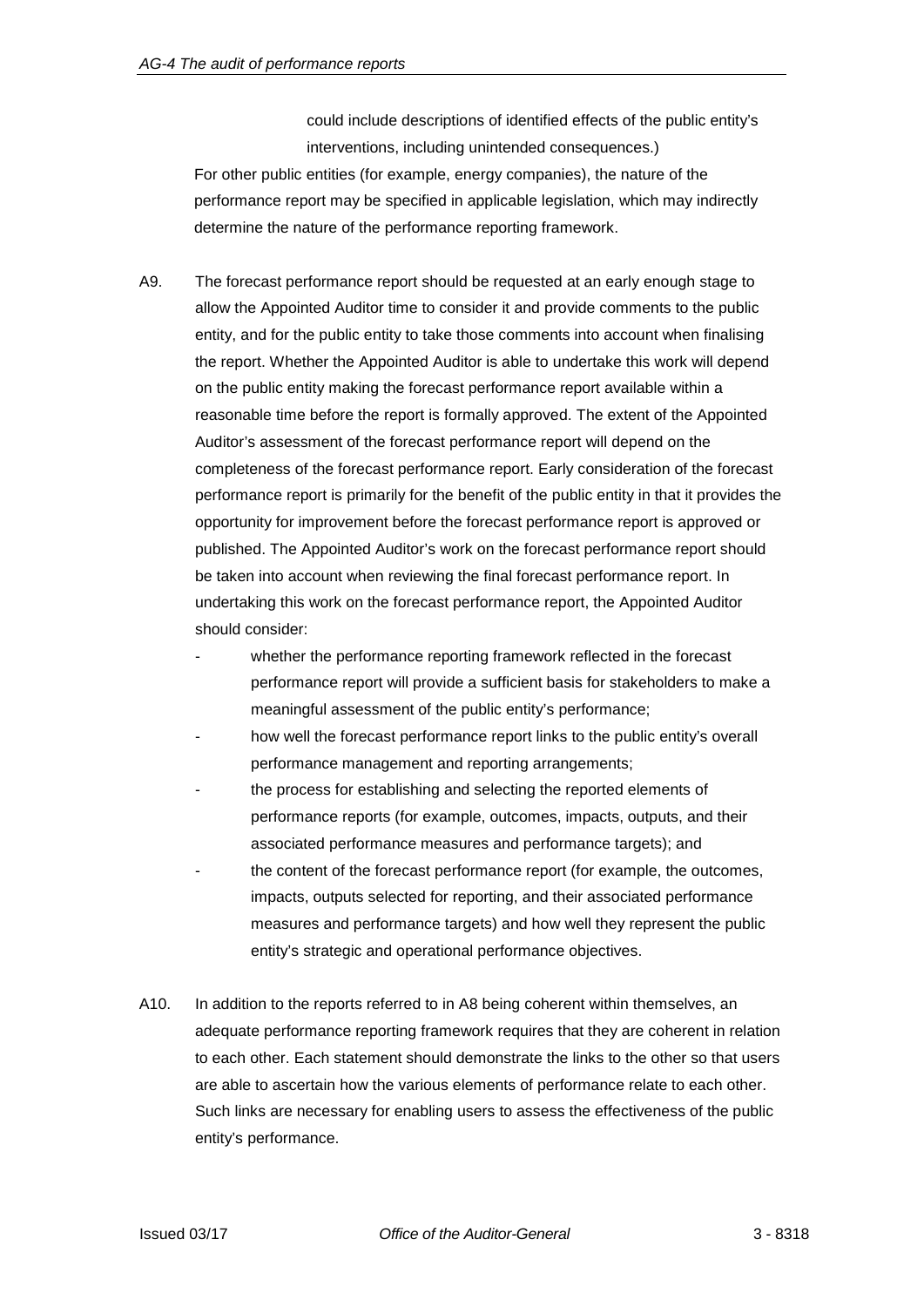- A11. The forecast performance report should clearly and accurately describe, classify, and group together the various elements of performance reports. For example, the reporting of outcomes should be clearly distinct from, but linked to, the reporting of outputs, where appropriate.
- A12. The forecast performance report should include enough contextual information (for example, on the public entity's statutory role and function, strategic goals, government and Ministerial priorities, external and internal risks and responses, and other information required by legislation or, where applicable, generally accepted accounting practice). It should also demonstrate logical links between such contextual information and the main components of the forecast performance report (for example, reports on intended outcomes/impacts and reports of planned outputs). This information provides a frame of reference for the public entity to demonstrate the appropriateness of its performance reporting.
- A13. The specific outcomes, output classes and outputs within each class, performance measures, and performance targets selected for external reporting purposes are confirmed at the stage at which the public entity prepares its forecast performance report, which may take place up to six months before the start of the reporting period to which it relates. The choice of performance elements reported against, and the nature of performance measures and performance targets chosen by a public entity, may have significant implications for audit work. For example, both the appropriateness of measures chosen and the auditability of systems used to record performance data are of primary interest to the Appointed Auditor. As a consequence, the timing of the public entity's planning process has an effect on the timing of audit work.
- A14. In assessing the forecast performance report, the Appointed Auditor should address the following matters:
	- determine whether the public entity is complying with applicable laws and regulations for its performance reporting;
	- consider whether the public entity is using performance information for its performance report that is consistent with the information that managers within the public entity use to make decisions and monitor performance. The Appointed Auditor should therefore consider the public entity's environment (and any changes in that environment) as well as its systems of internal control, including the way it manages its performance, and consider what they would expect to see in the performance report. It is important for the Appointed Auditor to consider what should be included in the report, rather than simply validating the content that is included;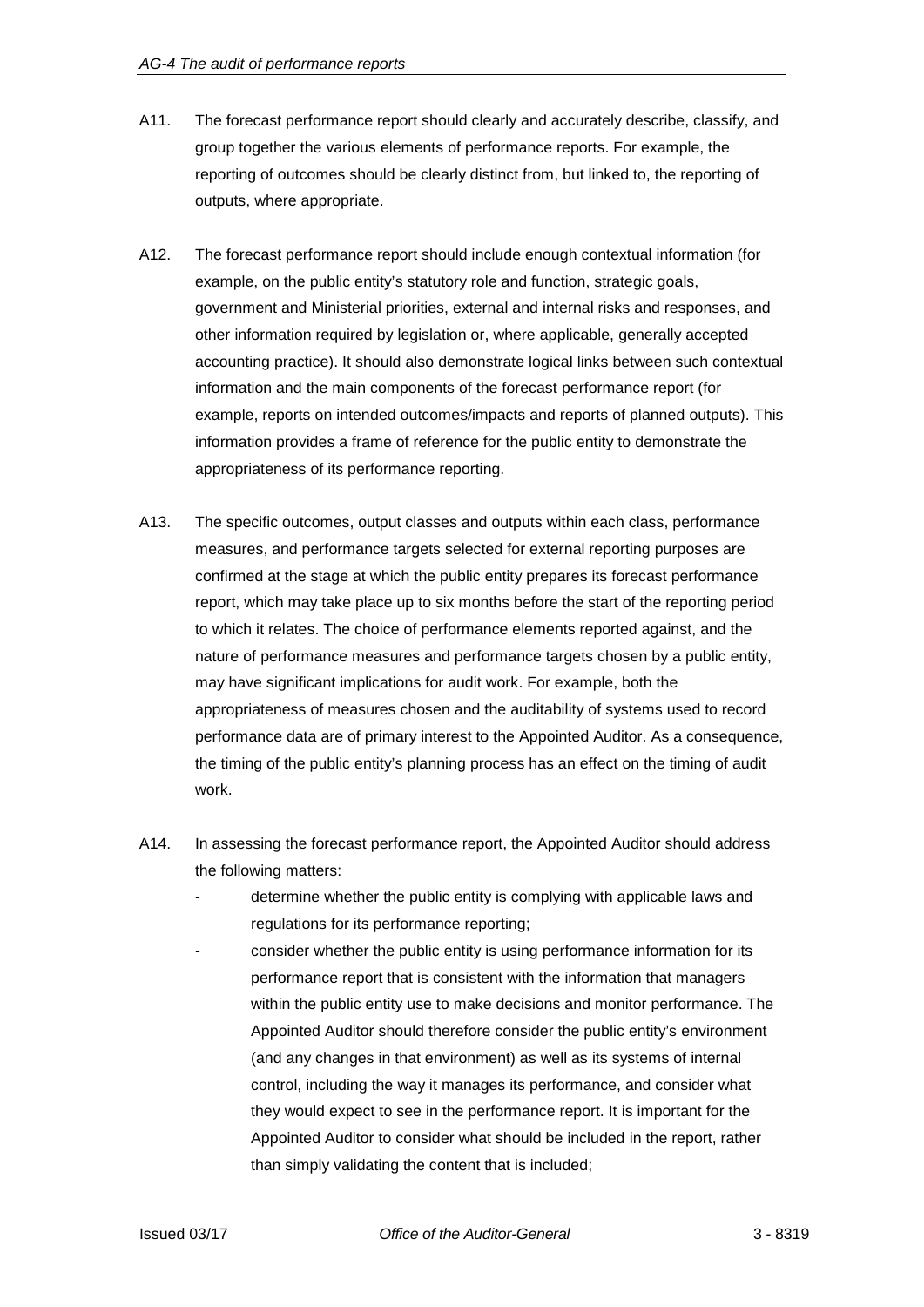- evaluate the adequacy of processes used to establish the selection of the elements of the performance report and their respective performance measures and performance targets – for example, whether adequate consultation (within or outside the public entity) is being undertaken;
- determine the appropriateness of the selected outcomes, outputs and output classes, performance measures, and performance targets. The appropriateness of performance targets will usually be determined by considering the process for setting them; and
- consider whether there are any other issues in relation to the performance report, selection of outputs, performance measures, and performance targets that may affect the audit opinion – in particular, the auditability of the measures.
- A15. As part of determining whether the published or finalised forecast performance report provides an adequate basis for presenting fairly, in all material respects, the performance of the public entity and, where applicable, the approved or published forecast performance report complies with generally accepted accounting practice, the Appointed Auditor will need to understand the requirements that are specified in the public entity's relevant legislation.<sup>8</sup>
- A16. Generally accepted accounting practice provides the conceptual underpinning for performance reporting. Generally accepted accounting practice requires the description and disclosure of outputs and description of impacts and outcomes, where practicable and appropriate, and guidance is also provided on the specification, measurement, and reporting of performance.
- A17. Where the published or finalised forecast performance report is required to comply with generally accepted accounting practice, the Appointed Auditor will need to determine whether the reported outcomes, impacts, outputs, performance measures, and performance targets are appropriate and consistent with the requirements of generally accepted accounting practice.
- A18. The performance information presented should tell a meaningful story to users and links should be drawn between the different performance elements (for example, outputs, impacts, and outcomes) and the progress towards achieving long-term objectives should be discussed. In addition, the performance information needs to work in conjunction with the financial information to convey a coherent picture of the public entity's performance.

Some guidance is also provided by central agencies.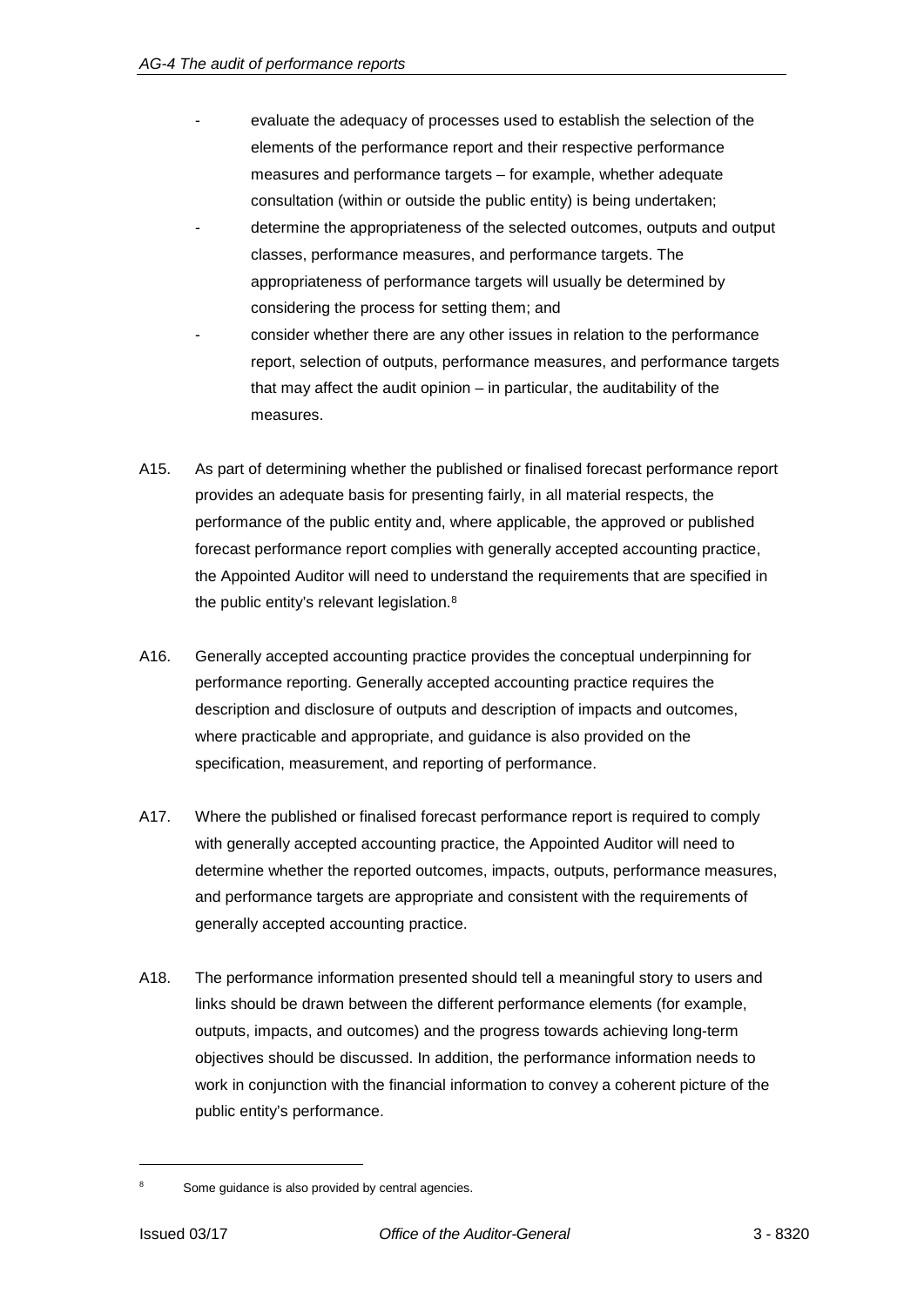A19. In determining the extent to which the appropriateness of the output information is adequately reflected in the forecast performance report, Appointed Auditors will need to analyse the various components of the public entity's performance reporting framework, including relevant contextual information (for example, legislative, strategy, and outcomes references), and that the framework contains credible links, and is internally logical and consistent.

#### *Qualitative characteristics of performance information*

- A20. Appointed Auditors should apply the qualitative characteristics of performance information when assessing the appropriateness of:
	- the performance objectives sought, in terms of outputs, impacts, and outcomes;
	- the dimensions of performance to be measured and, therefore, the performance measures selected;
	- the levels of performance aspired to (that is, the performance targets); and
	- the results achieved.
- A21. To be *relevant*, the performance information should:
	- be presented within the context of the public entity's strategic objectives, past performance, and current environment (including government themes, as appropriate and other themes and considerations, such as sustainable development);
	- show clear and logical links between organisational objectives (and themes), outcomes, impacts, outputs, and their associated performance measures and performance targets (so that the rationale for the selection of elements of performance, performance measures, and performance targets is evident);
	- meet the information requirements of users (including by reporting different levels and layers of information) and be useful for decision-making, as appropriate; and
	- be clearly linked to the financial information, including significant areas of planned expenditure.
- A22. The relevance of information is affected by its nature and materiality. Performance information is considered *material* if, when reporting performance, it:
	- relates to the primary functions or purposes of the public entity (that is, its "reason for being");
	- could be of significant national or community interest or interest to the public, including the media;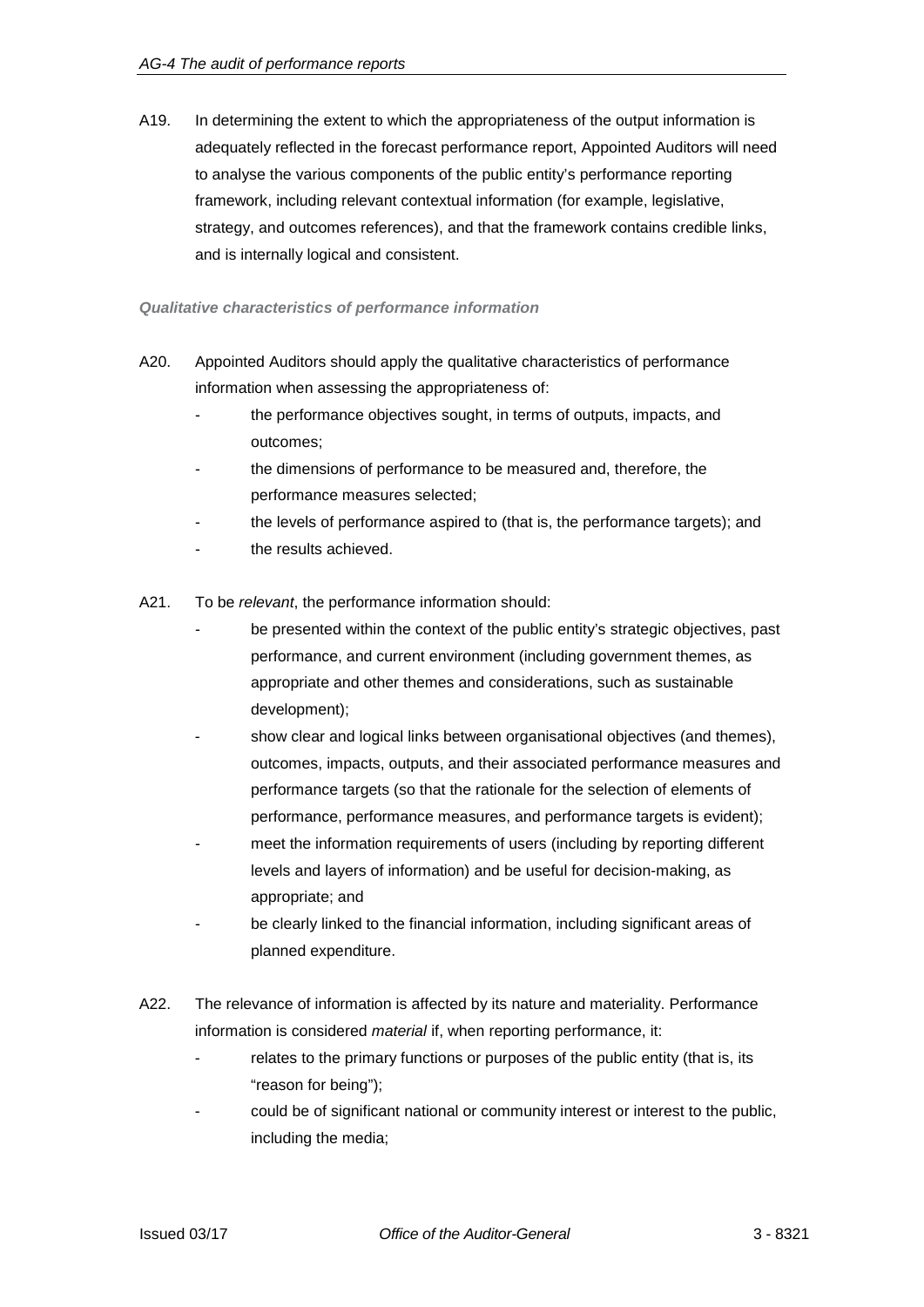- relates to a significant risk to the public (for example, the purity of water supply) or that could have a negative effect on social, economic, or environmental wellbeing;
- could contain errors or omissions that, individually or collectively, affect the performance report by altering users' perception in a way that is likely to influence their assessment of the public entity's performance or their decision-making;
- relates to a function where there is a significant risk of performance failure by the public entity;
- could contain errors or omissions that could adversely affect the reputation of the public entity or Parliament, if they were to remain undetected (for example, relating to illegal acts);
- relates to an output that is financially significant; or
- relates to a performance target that may have a significant effect on management performance rewards.
- A23. To be *reliable*, performance information should be:
	- faithfully represented and supportable, in that:
		- it is measurable:
		- it represents what it purports to, or is expected to, represent (that is, it represents the substance of transactions and events);
		- informed users would reach the same, or similar, conclusions on the choice of elements of performance and performance measures; and
		- it is free from material error (that is, it is accurate or capable of having its accuracy determined within an acceptable range of precision or certainty – that is, free from errors of method and errors of application);
	- neutral (that is, free from bias in the selection, measurement, and disclosure of the elements of performance, performance measures, and performance targets); and
	- complete and balanced, in that:
		- it is comprehensive enough, aggregated where appropriate, and reasonable (with the basis for aggregation clearly specified); and
		- it covers the significant activities and all important aspects (including identifying the important dimensions of performance), and give them suitable emphasis, to present fairly, in all material respects, their significance to the public entity's performance.
- A24. Biased reporting or distorted presentation of performance will not portray a complete picture of all significant performance objectives. On the other hand, giving equal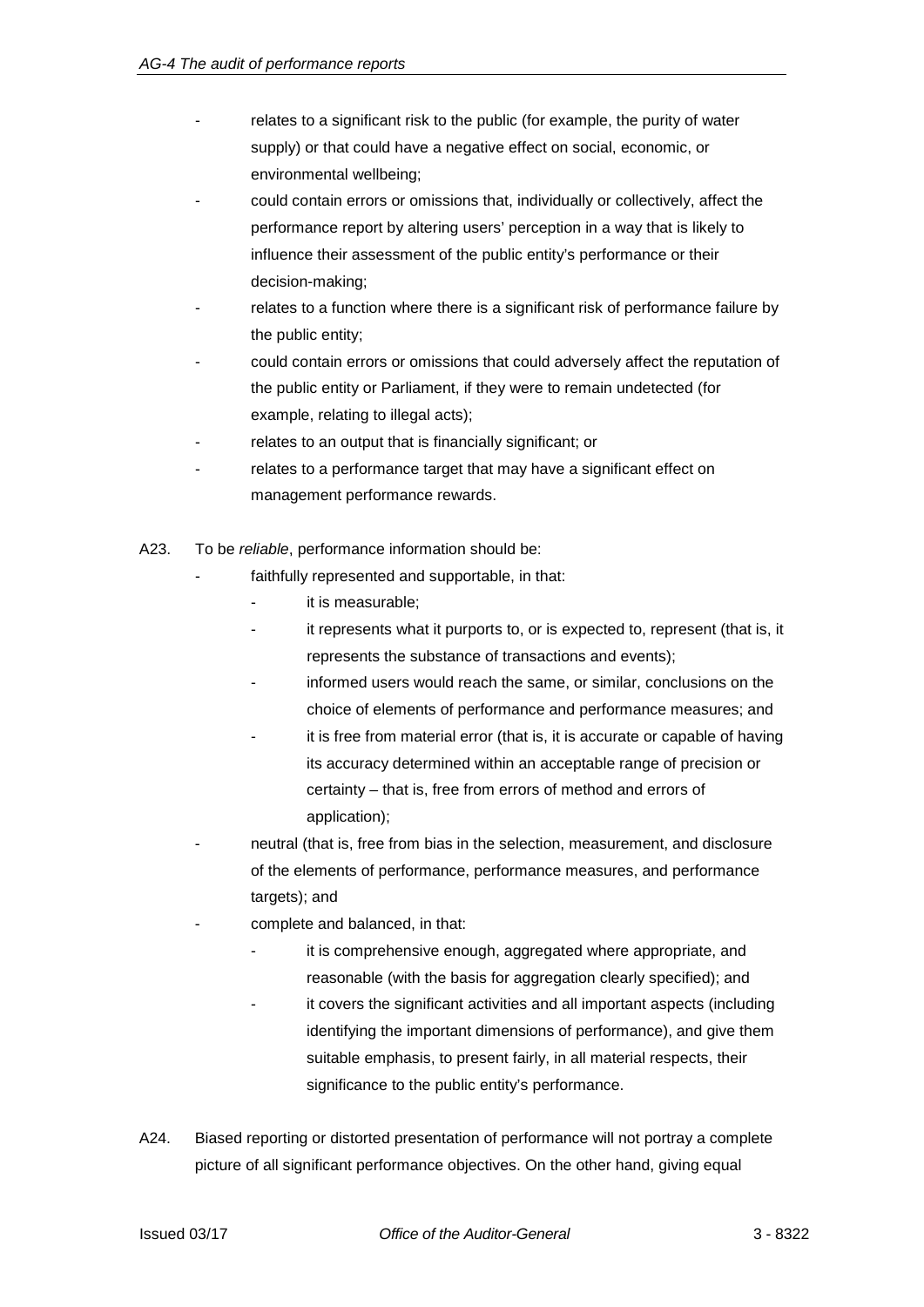weighting to performance measures that vary greatly in their significance may also fail to portray a sense of proportion representative of the public entity's activities. In this sense, "completeness" relates more to the need for a rounded and proportionate view of performance rather than to an overly comprehensive and voluminous set of performance measures, which can swamp the user and detract from the usefulness of the report.

- A25. The use of external references and external assessment can enhance objectivity in performance measurement. For example, measuring performance against external benchmarks, standards, or predetermined criteria may provide more objectivity in the choice of measure than measures derived internally (that is, within the public entity). Also, the use of external parties to measure and assess historical performance may provide more objectivity than if performance were measured and assessed internally (that is, by employees of the public entity). However, although aspiring to high levels of objectivity is desirable, it may not always be realistic or appropriate depending on the nature of the output and the relevance of the measures sought.
- A26. To be *understandable*, performance information should:
	- have a clear format and layout;
	- be presented in a way that engages the user  $-$  for example, by creating visual interest through the use of charts, tables, and symbols;
	- classify reported items clearly and logically;
	- be coherent, with easy-to-follow links between the different parts;
	- be presented within the context of the public entity's strategic objectives, past performance, and current environment (including government themes, as appropriate, and other themes and considerations, such as sustainable development);
	- show clear, logical, and easy-to-follow links between performance elements, (for example, outcomes, impacts, outputs, and other objectives), and their associated performance measures and targets;
	- be clear and concise in its content; and
	- be easy to read, expressed in plain English, and use words and terms suitable for users (with adequate explanations of acronyms, jargon, and technical terms).
- A27. The level of detail should be such that users can readily understand the key issues.
- A28. To be *comparable*, performance information should be presented to allow users to identify similarities and differences and to track progress:
	- most importantly, of actual performance against forecast performance; and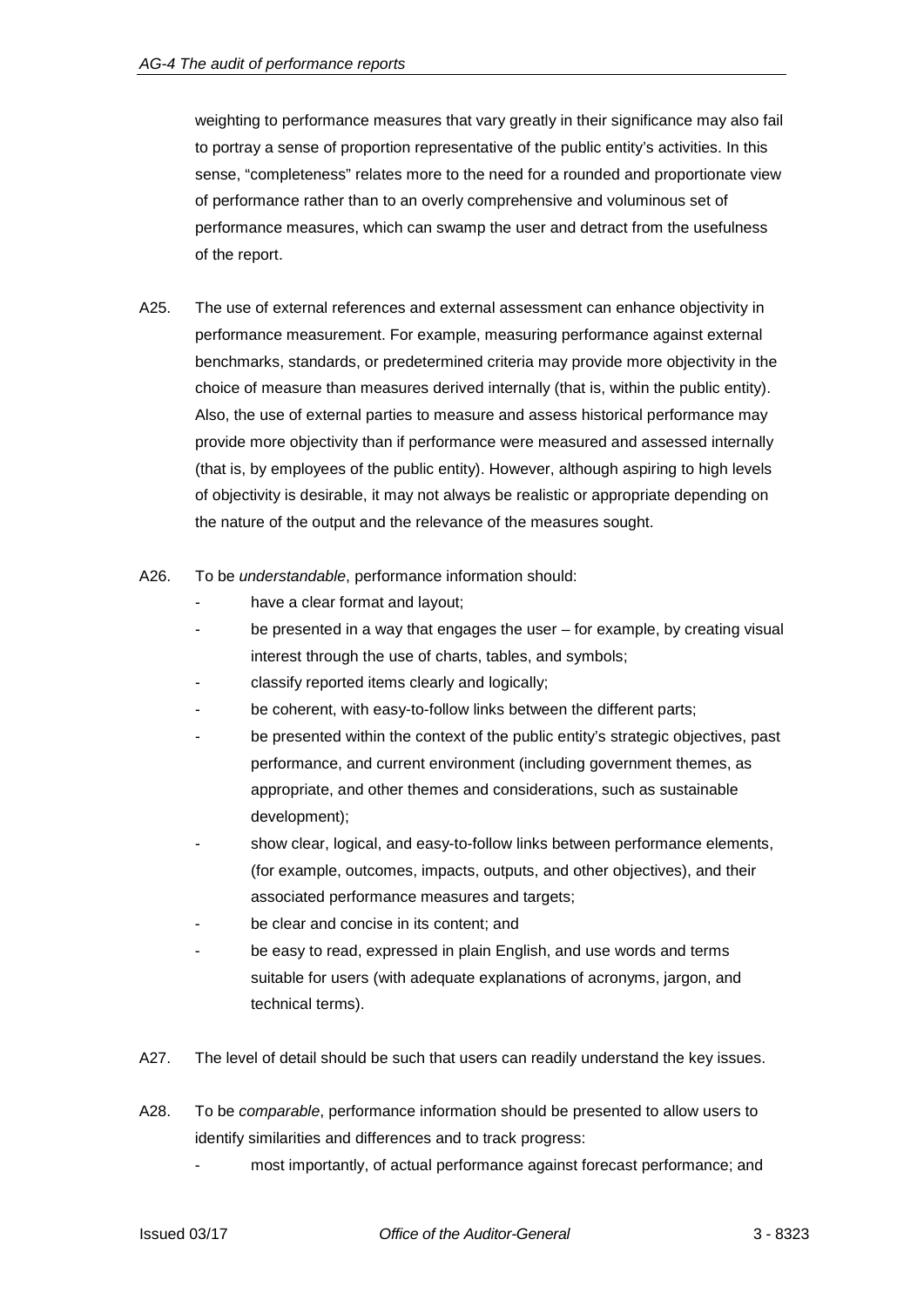across different reporting periods and to identify trends.

This requires the performance report to be consistent in its format, its layout, and in the way information is classified, as well as in the selection, measurement, and disclosure of the elements of performance and related information.

- A29. It is also desirable that performance reports are presented to allow users to identify similarities and differences among different entities, where appropriate and practicable.
- A30. Appointed Auditors should encourage the public entity to:
	- develop performance measures that are consistent over time:
	- include long-term targets, where relevant; and
	- reorient the focus of reporting by including information that enables users to track the public entity's progress in meeting both its short-term and long-term goals.

This will enable performance in the current reporting period to be assessed in the context of the public entity's longer-term goals. Note that, generally, such comparisons form the starting point for further questions from users of performance reports, rather than providing definitive answers.

A31. The information in the reports should also be timely and economical. Therefore, the Appointed Auditor should be mindful of the need for a balance between the cost and benefits of producing the information, as well as a balance among the qualitative characteristics of performance reports.

#### *Outcomes and impacts*

- A32. There is rarely a single cause-and-effect relationship between outputs and outcomes. Often, several outputs relate to one outcome, and the reverse may also be true. The primary links may need to be set out in the performance report, as far as is practicable without sacrificing clarity.
- A33. Outcomes are usually not completely under the control of a single entity or totally under the control of a group of entities. For instance, where the outcomes being sought by a public entity revolve around complex social questions or relationships, such as the crime rate, each outcome would usually result from a variety of factors, including, for example, the activities of all entities responsible for:
	- economic development and employment;
	- provision of adequate and equitable social welfare and security;
	- provision of education and training; and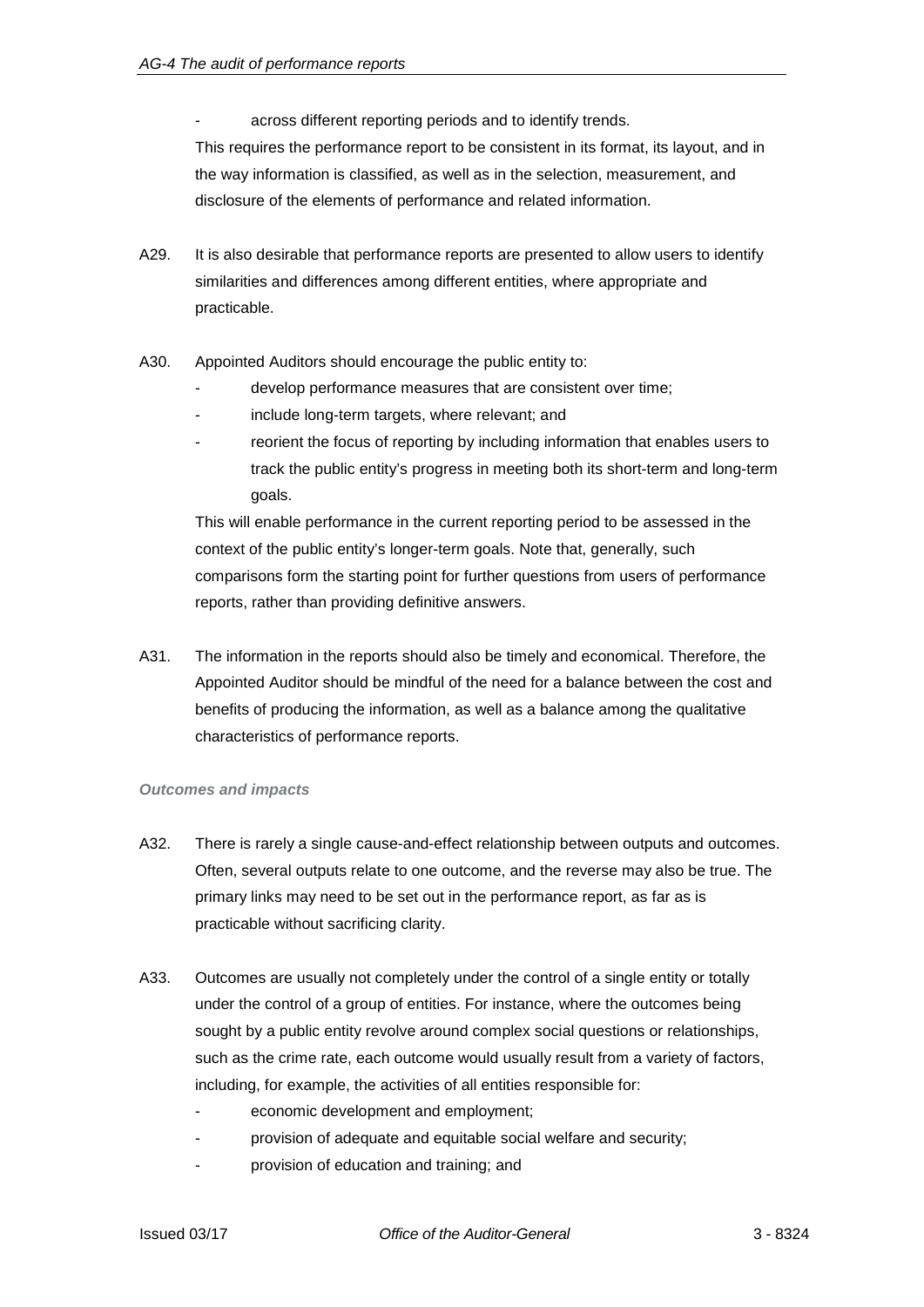policing, prosecution, sentencing, imprisonment, and rehabilitation. The Appointed Auditor, therefore, needs to be alert to the importance of causality in assessing a public entity's forecast performance report.

- A34. However, the relationship of the output performance of many entities to the various levels of achievement against outcomes can provide useful information for assessing public sector performance and for future policy setting. Therefore, it is important that public entities consider the value and relevance of reporting outcomes they expect to influence and contribute to by their output delivery, even though they do not "control" the outcome. Public entities can provide a rich set of information by reporting achievement against outcomes at various levels (for example, high-level societal outcomes and more immediate outcomes/impacts over which the public entity has a stronger influence or closer control).
- A35. If the reported outcomes and impacts do not meet the qualitative characteristics of performance reports or do not adequately link with other performance information in the performance report then the Appointed Auditor will need to consider the effect on the audit opinion and the management letter.

*Appropriateness of reported outputs, performance measures, and performance targets*

- A36. It is the public entity's responsibility to develop "appropriate" performance measures and performance targets (although, in some instances, significant performance benchmarks may be determined by legislation or regulation – for example, statutory timeframes for approvals and the more general reporting framework for tertiary education institutions prescribed by the Tertiary Education Commission) for the reported outputs and output classes.
- A37. It is the Appointed Auditor's responsibility to assess the appropriateness of the performance report, including taking into account the requirements of users, by concluding whether the performance information taken as a whole presents fairly, in all material respects, the performance of the public entity.
- A38. When assessing the appropriateness of the performance information, the Appointed Auditor should<sup>9</sup>:
	- *Ascertain how users' views have been taken into account in assessing the quality of the public entity's performance*. As a minimum, the Appointed Auditor should assess whether management or those charged with

The procedures outlined in this paragraph should not be regarded as complete, and are provided for the purposes of guidance only.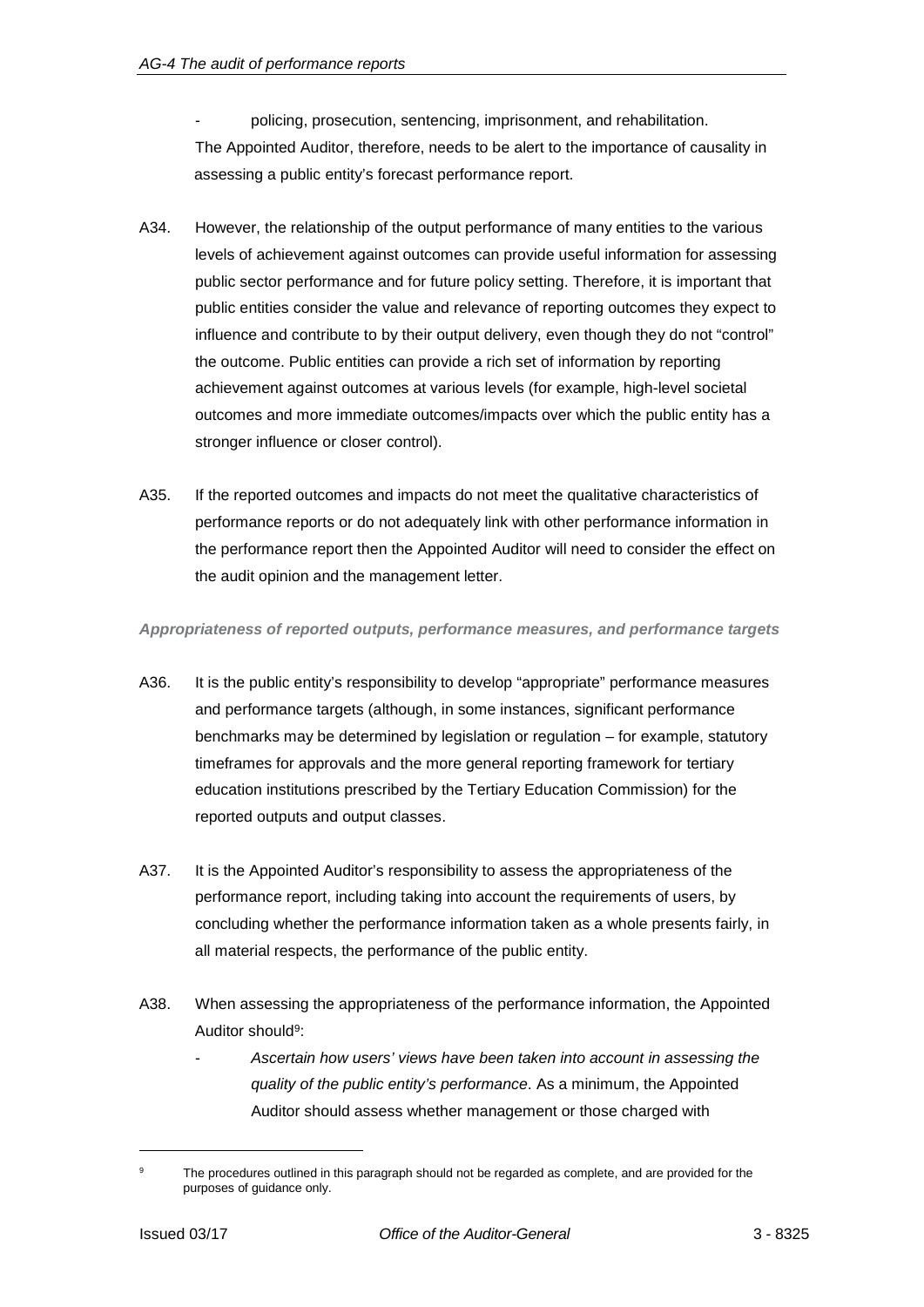governance have identified significant user groups, whether they have consulted with them, and what the result of those consultations was. The Appointed Auditor should consider any views of users of the performance report to assist in forming a view on the appropriateness of the performance measures and performance targets. In doing so, it may be necessary for the Appointed Auditor to ask outcome-oriented questions about the nature of the information provided to users to help them understand the extent to which the public entity has achieved its goals. Although this presumes a knowledgeable and informed set of users, the Appointed Auditor may wish to focus on a significant user group, such as select committees (central government), as representatives of the wider user group.

- *Examine policy or outcome statements*. By examining policy or outcome statements of the public entity, the Appointed Auditor may be able to gain evidence to support the public entity's assertions that the reported outputs, performance measures, and performance targets in the forecast performance report are appropriate. The Appointed Auditor should also consider any output or purchase agreements or equivalent contractual documents between the public entity and the controlling entity, agency, individual, or Minister, as well as the outcome statements of policy setting and funding agencies within the same sector.
- *Assess process*. If an appropriate process is in place, appropriate reporting of outputs, performance measures, and performance targets should result. The Appointed Auditor could therefore evaluate the appropriateness of the process used by the public entity to develop and refine its reported outputs and performance measures.

#### *Dimensions of performance*

- A39. The performance report should disclose enough information on what is being measured and how it is being measured. Where one or more of the dimensions of performance are absent, the Appointed Auditor should assess whether the reasons for the exclusion are justified. Where, in the Appointed Auditor's opinion, such an exclusion is not justified, they should seek further explanations from management or those charged with governance. If still not fully satisfied, the Appointed Auditor is expected to consider the implications for the audit report, or the management letter.
- A40. Performance measures on the quality of outputs can be contrasted in various ways:
	- direct versus indirect measures:
	- quantitative versus judgemental (qualitative) criteria; and
	- expert assessment versus a lay person's assessment.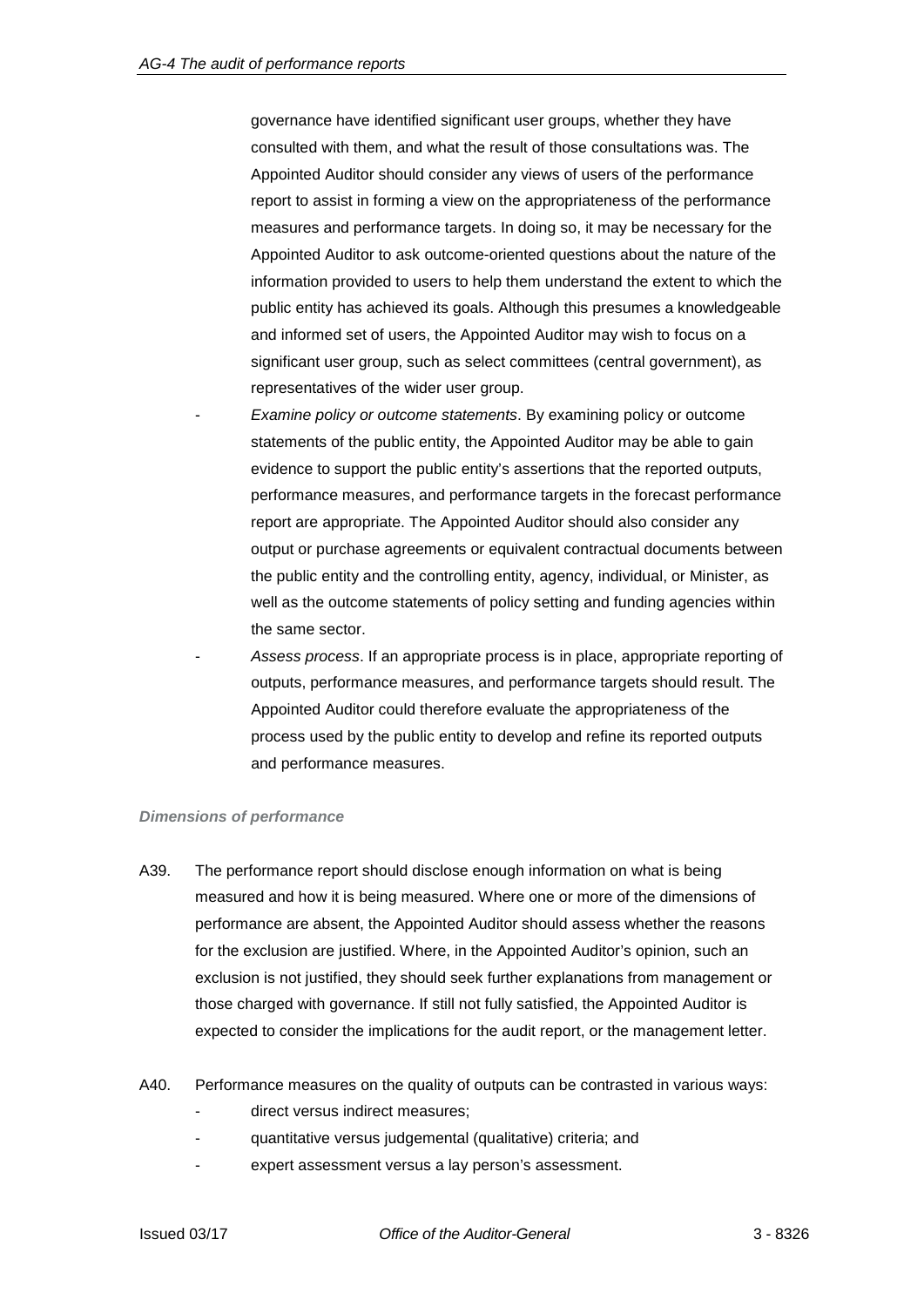- A41. Direct measures on the quality of outputs should measure the properties or attributes inherent within the service itself. They could be said to result from direct observation of the service delivery or from data that record dimensions of the service delivered. Indirect measures also aim to capture information about the properties or attributes of a service but are derived by methods other than direct observation (for example, they can be derived from the results of survey questionnaires about user perceptions or experience of the quality of service received, which reflect the "eye of the customer").
- A42. Direct measures on the quality of outputs are likely to be more objective than, and are therefore usually preferable to, indirect measures. Nevertheless, indirect measures such as stakeholder or customer perceptions can provide relevant information when the surveys are well designed and conducted and the results are interpreted with enough caution. Direct measures on the quality of outputs should be used if possible, but they can be usefully supplemented by indirect measures, such as customer perception of the service. A public entity needs, at least, to consult stakeholders and ask what they value to (a) inform the selection of direct measures of quality, and (b) help establish relevant questions for gauging stakeholder or customer perceptions on the quality of outputs.
- A43. Often the quality of outputs will be expressed in a range of explicit, easily quantifiable, and objectively verifiable specifications or technical standards. For outputs for which quality is not so easily quantifiable, a more judgemental (or qualitative) approach is needed to assess the quality of the service. Quantitative measures that are readily observable are likely to provide a more objective means of assessing performance than qualitative measures based on individual judgement. However, measures that are more easily quantifiable and measurable may not necessarily constitute the more relevant measures of service quality. Therefore, public entities need to consider which types of measure would best capture the more relevant aspects of the quality of outputs.
- A44. Many aspects of the quality of outputs are readily observable to the lay person (for example, customer, service provider, or other stakeholder – the "eye of the customer"), while other aspects require an expert assessment (the "eye of the expert"). These perspectives apply to both quantitative and qualitative approaches to assessing the quality of outputs. The lay person is often able to directly observe and interpret the technical specifications of the output and so determine the level of quality achieved; in other instances, the lay person may provide a more subjective judgement of the quality of outputs based on their experience (for example, their opinion of how good the service was). By contrast, some qualities expressed as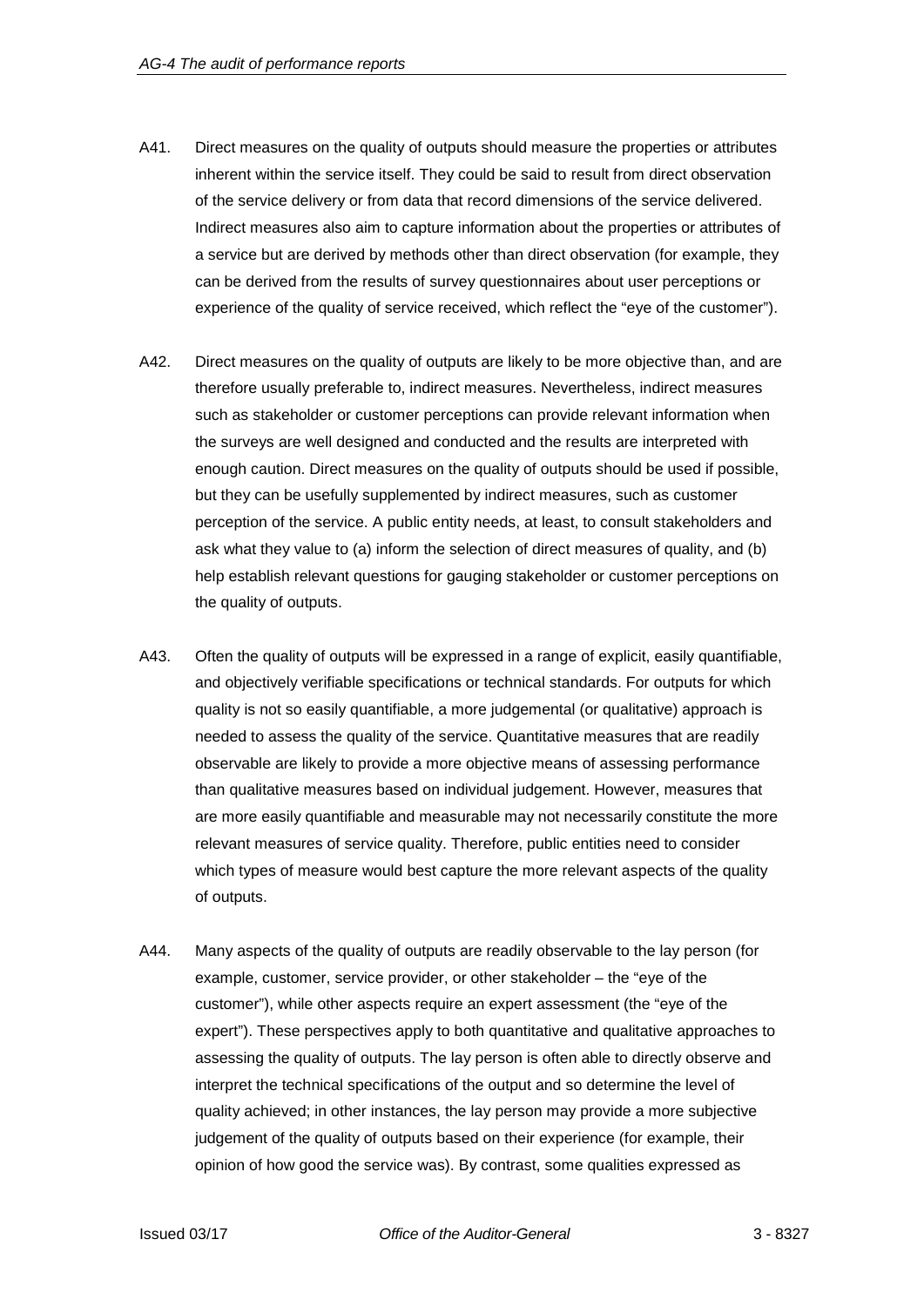quantifiable, technical specifications may require expert reading, analysis, and interpretation. In other instances, an expert may be required to provide a judgemental (or qualitative) assessment of service quality. (One example is peer review, in which service quality is determined by an expert, who observes the service delivery and applies their professional judgement to assess the service, based on their expert knowledge and experience.)

- A45. No particular combination of the above approaches to deriving measures or to assess the quality of outputs is of itself "correct". Public entities may choose to measure and report on the basis of several approaches. However, they should prefer objective measures to subjective measures, subject to ensuring the more relevant properties of the output are captured by the performance measures. A range of different approaches to measuring the quality of outputs can be useful for providing confirmatory evidence or simply providing a different perspective. The Appointed Auditor should assess whether the public entity has considered a sufficient range of approaches to measuring quality before selecting the measures.
- A46. In some instances, public entities may report input or process measures (or a combination of elements, for example, ratio of outputs to inputs) as a proxy for unobservable or difficult-to-measure outputs. Sometimes process measures can provide useful and important information relating to the quality of outputs.
- A47. Where public entities provide input or process measures as a proxy for output measures in the performance report, the Appointed Auditor needs to consider:
	- whether there is enough justification for not providing output measures; and
	- whether the input or process measures are appropriate and meet the qualitative characteristics of performance reports.

## **Auditing the performance report** (See paragraphs 23 - 43)

## *Determining materiality*

- A48. Materiality, in the context of performance reports, relates to both:
	- the importance of the performance information to providing a relevant and reliable representation of the public entity's performance (see paragraph A22); and
	- the level of misstatement of reported results that, based on the Appointed Auditor's professional judgement, are likely to influence users' assessment of the public entity's performance.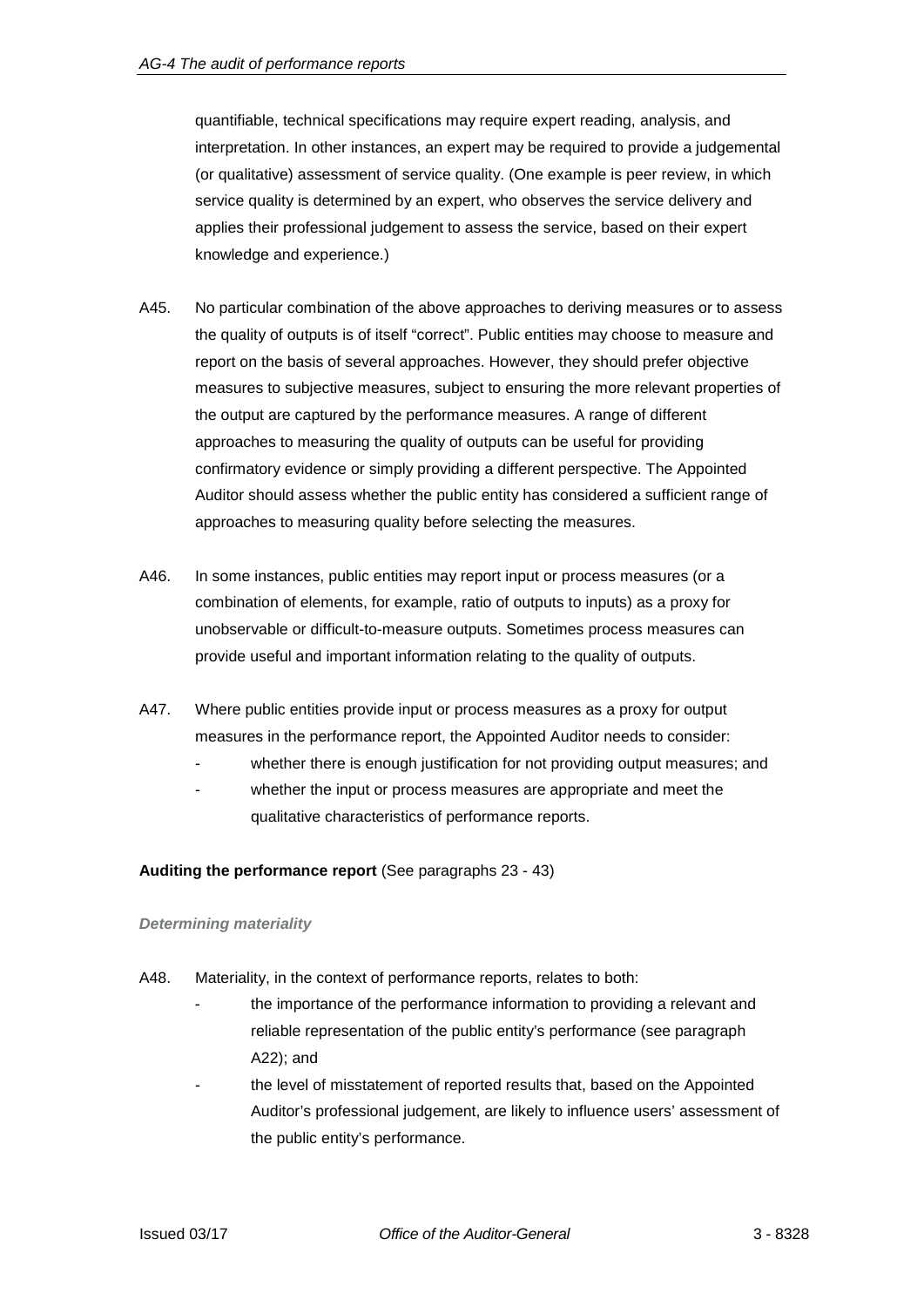- A49. In assessing and documenting the public entity's material performance information for the purpose of audit testing, the Appointed Auditor should take into account their conclusions on the forecast performance report and consider the following points:
	- Determination of material performance information should be made only after discussions with the management or those charged with governance (and, if necessary and appropriate, Parliamentary select committees, politicians, or councillors).
	- Determination of material performance information should be consistent with the auditor's knowledge of the political environment and information gleaned from sources such as minutes of meetings, media reports, and the like.

#### *Obtaining audit evidence*

- A50. In gaining assurance through verification of the material performance information, the full range of normal audit procedures will usually be available to the Appointed Auditor.
- A51. The mix of audit tests may vary compared with the mix used in auditing the financial information, but the non-financial aspects of a performance report do not in themselves alter the nature and level of evidence required.
- A52. Audit procedures that may be applied to gain the required level of assurance when auditing performance information include:
	- testing and evaluating the systems, processes, and controls that capture, record, analyse, and monitor the information;
	- performing analytical procedures on the information; and
	- performing other substantive or re-performance tests.
- A53. The quality of the systems used to record and control results, and the nature and quality of evidence available about the reported performance measures, may have an effect on the mix of tests used. For instance, weak recording or information systems may force the Appointed Auditor to use a substantive rather than a controls reliance approach.

*Determining whether there have been any changes in material performance information*

A54. Consistency of measures between reporting periods is valuable and, in some cases, it is a legislative requirement that the performance report includes comparative data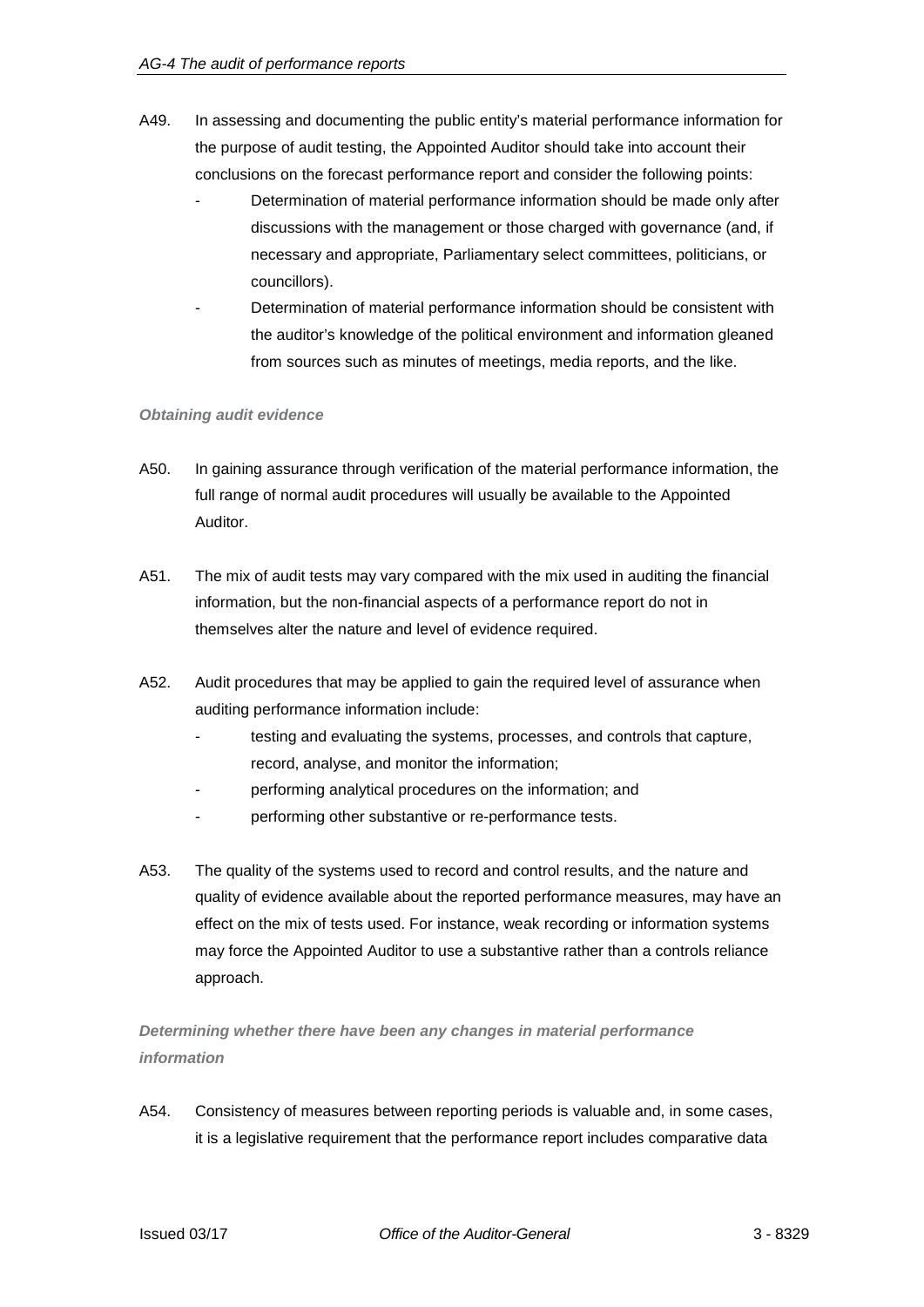for the previous period. However, improvement in the quality of performance information is more important than inter-period consistency.

- A55. The Appointed Auditor should check that material outputs, performance measures, and performance targets agree to any published statements. Where changes are noted, the Appointed Auditor should ensure that the change has been properly approved, which may include processes outlined in legislation, and published.
- A56. Where applicable, the Appointed Auditor should check that, where outputs, performance measures, or performance targets refer to standards outside the published measures (for example, those relating to a standard agreed with the Minister), those external standards have not changed significantly during the reporting period.
- A57. In addition to checking that the changes have been properly authorised, the Appointed Auditor should be satisfied with the reasons for any change. Changes relating solely to how performance is measured should improve the measurement of performance. The Appointed Auditor should be wary of unnecessary or unsupportable changes that give the appearance of an improved result, in a similar fashion to changes in accounting policies that are used to manipulate financial results. Such changes are not acceptable.
- A58. Where the Appointed Auditor considers that additional information about changes to reported outputs, output classes, performance measures, or performance targets should be disclosed for the performance report to be fairly stated, they should request that the report discloses (as a minimum) the nature of, and reasons for, the changes.

#### *Evaluating management commentary*

- A59. Where a public entity seeks to use management commentary as an alternative to performance information, the Appointed Auditor should consider modifying the audit opinion.
- A60. Management commentary should be included in, or along with, the performance report to assist users' interpretation of achievements that are not otherwise evident from the performance information.
- A61. The Appointed Auditor's responsibility for commentary included as the part of the general purpose financial report not subject to audit is limited to following the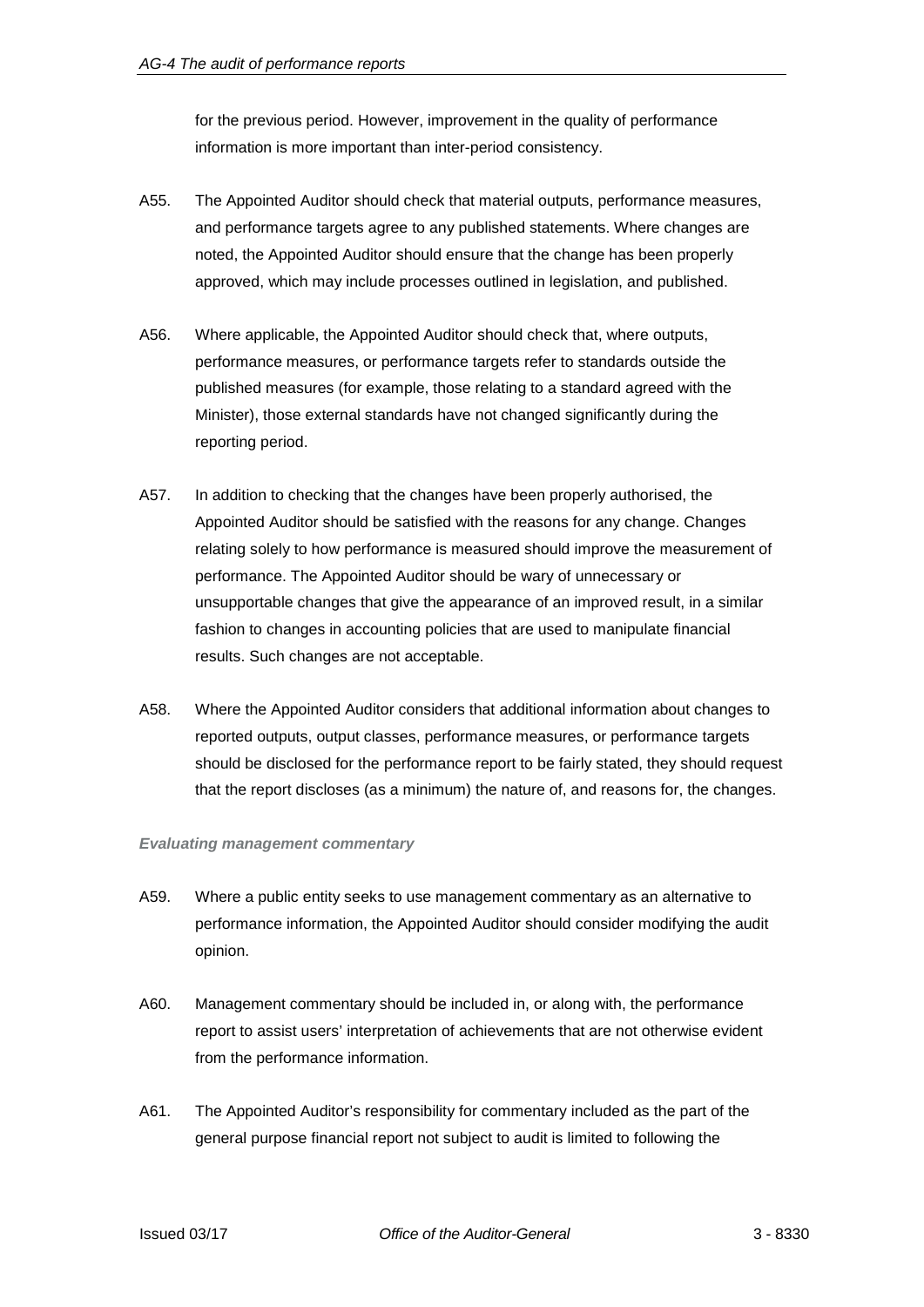requirements of ISA (NZ) 720: *The Auditor's Responsibility in Relation to Other Information in Documents Containing Audited Financial Statements*.

#### *Assessing the reasonableness of cost allocations*

- A62. The full and fair allocation of costs to outputs is one of the cornerstones of an efficient management control system. The information such systems generate should enable users, including management or those charged with governance, to make decisions concerning resource use, budgetary implications, the cost of outputs, and the extent of cross-subsidisation. Therefore, such systems can have a considerable effect on the disclosures in performance reports.
- A63. The audit focus should be on the method of allocation including the underlying assumptions. Therefore, the Appointed Auditor is likely to concentrate on:
	- ensuring the method of allocation is reasonable and supportable. (The allocation of overheads should follow a cause and effect relationship. The factors that cause the consumption of overheads are called "cost drivers". Although some proportion of overhead will not be traceable to a particular output, the aim is to identify a causal link wherever possible. Activity-based costing will be relevant for achieving a more accurate cost of outputs in some cases);
	- testing the reasonableness of the underlying assumptions; and
	- ensuring that there is consistency of treatment within the reporting period (that is, costs are allocated on the same basis as funds are appropriated or budgeted), and between reporting periods where applicable.

## *Forming an opinion on the performance report*

- A64. Following the completion of fieldwork, the Appointed Auditor should reconsider their earlier decision about the adequacy of the performance reporting framework and, in particular, the appropriateness of the content of the performance report. To form an opinion on the performance report, the Appointed Auditor should consider the forecast performance report as well any other relevant performance information included within the general purpose financial report of the public entity or, where relevant, other public entities.
- A65. In forming the audit opinion, the Appointed Auditor needs to determine whether the performance report complies with the public entity's reporting requirements as set out in applicable legislation, presents fairly, in all material respects, the public entity's performance for the reporting period and, where applicable, complies with generally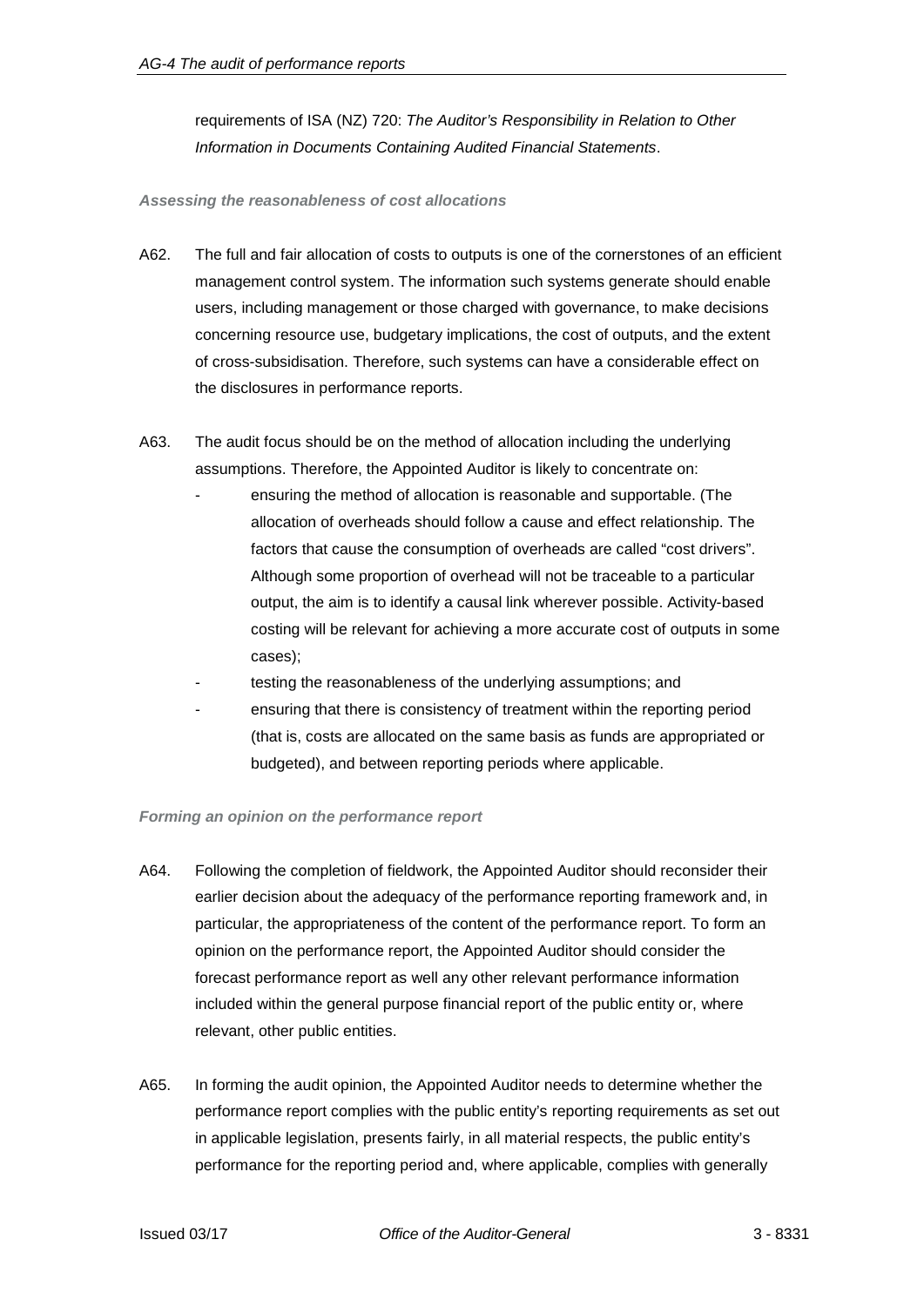accepted accounting practice. To do so, the Appointed Auditor should obtain an overview of the performance reporting framework, giving particular attention to the links (as relevant) between the following aspects:

- contextual information (including the public entity's role, purpose, function, and strategic objectives);
- short-term, medium-term, and longer-term information;
- the elements of performance (including outcomes, impacts, outputs, and inputs – where relevant);
- performance measures, performance targets, and results (including consideration of the effect of uncorrected errors of misstatement and omission); and
- management commentary within and outside the audited performance information.
- A66. The Appointed Auditor shall take into account the forecast performance report and the performance report prepared after the end of the reporting period, together with any other relevant performance information, within the general purpose financial report, for the purpose of determining the appropriateness of the performance report. The Appointed Auditor's determination will be based on their conclusion about whether the performance report presents fairly, in all material respects, the public entity's performance for the reporting period and, where applicable, complies with generally accepted accounting practice.
- A67. The Appointed Auditor will have drawn conclusions on the adequacy of the performance reporting framework when evaluating the forecast performance report. The Appointed Auditor shall therefore take into account any significant differences between the forecast performance report and the performance report prepared after the end of the reporting period.
- A68. The Appointed Auditor's opinion on the performance report is formed in the context of the information provided in the performance report. Performance reporting is usually concerned with reporting how well services are delivered (output delivery performance) and how effective the services are at achieving the public entity's service objectives (achievement of impacts and outcomes). Therefore, in performing the audit work necessary to form an audit opinion on the performance report, the Appointed Auditor will be required to assess how well the performance information is presented. The performance report, together with other information in the general purpose financial report, should provide the information necessary to enable an informed assessment to be made of the public entity's performance during the reporting period.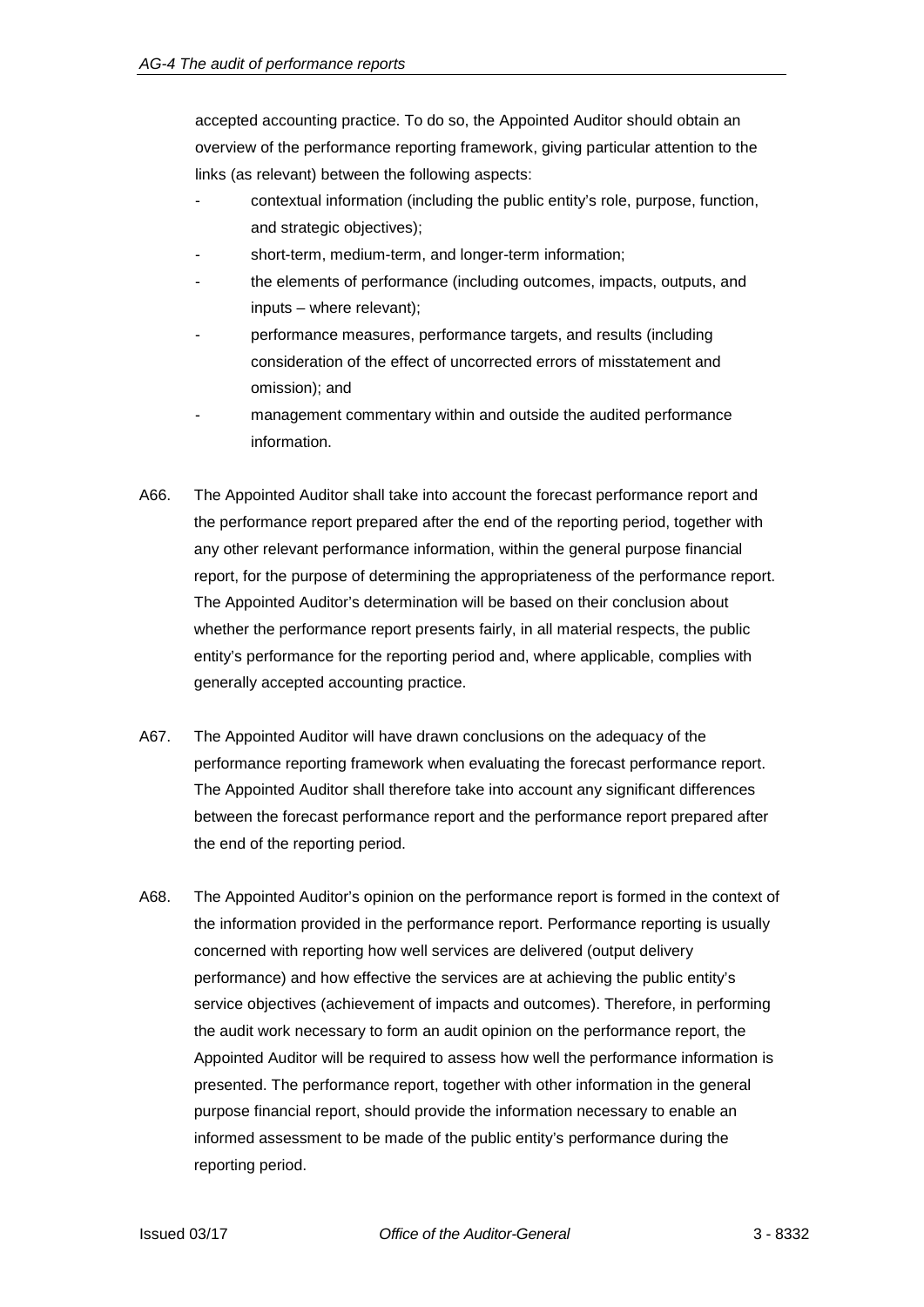- A69. The specific circumstances that may influence the decision on whether to modify the audit opinion regarding performance information, in keeping with the requirements of AG ISA (NZ) 705: *Modifications to the opinion*, include:
	- The performance report does not comply with generally accepted accounting practice, where it is required to comply with generally accepted accounting practice, or otherwise fails to present fairly, in all material respects, the performance of the public entity to the extent that, in the Appointed Auditor's professional judgement, the reported performance information is likely to influence users' assessment of the public entity's performance, for any of the following reasons:
		- material performance information is omitted; or
		- material performance information is inappropriate (for example, it does not satisfy the qualitative characteristics of performance reports).

In such circumstances, the Appointed Auditor will need to consider whether to issue a modified (adverse, disclaimer, or qualified) opinion.

- Results reported for material performance measures do not meet the requisite evidential criteria, the systems or processes for controlling and recording performance information are deficient, or results reported for material performance measures cannot be substantiated. In such circumstances, the Appointed Auditor will need to consider whether to issue a modified opinion.
- Management commentary within the performance report is used as an aid to understanding the report but the commentary or explanations given are insufficient, inconsistent, or misleading. In such circumstances, the Appointed Auditor will need to consider whether to issue a modified opinion and/or whether to report the issues to management or those charged with governance.
- A70. Other circumstances that could result in the inclusion of an "emphasis of matter" or "other matter" paragraph in the audit report, in keeping with the requirements of AG ISA (NZ) 706: *Emphasis of matter paragraphs and other matter paragraphs*, include:
	- Laws and regulations for approval, format, publication, and circulation of plans and performance reports are not being followed – for example, where performance measures or performance targets have not been legally or otherwise properly approved. In such circumstances, the Appointed Auditor will need to consider whether this should be included in the audit report and/or whether to report the issue to management or those charged with governance.